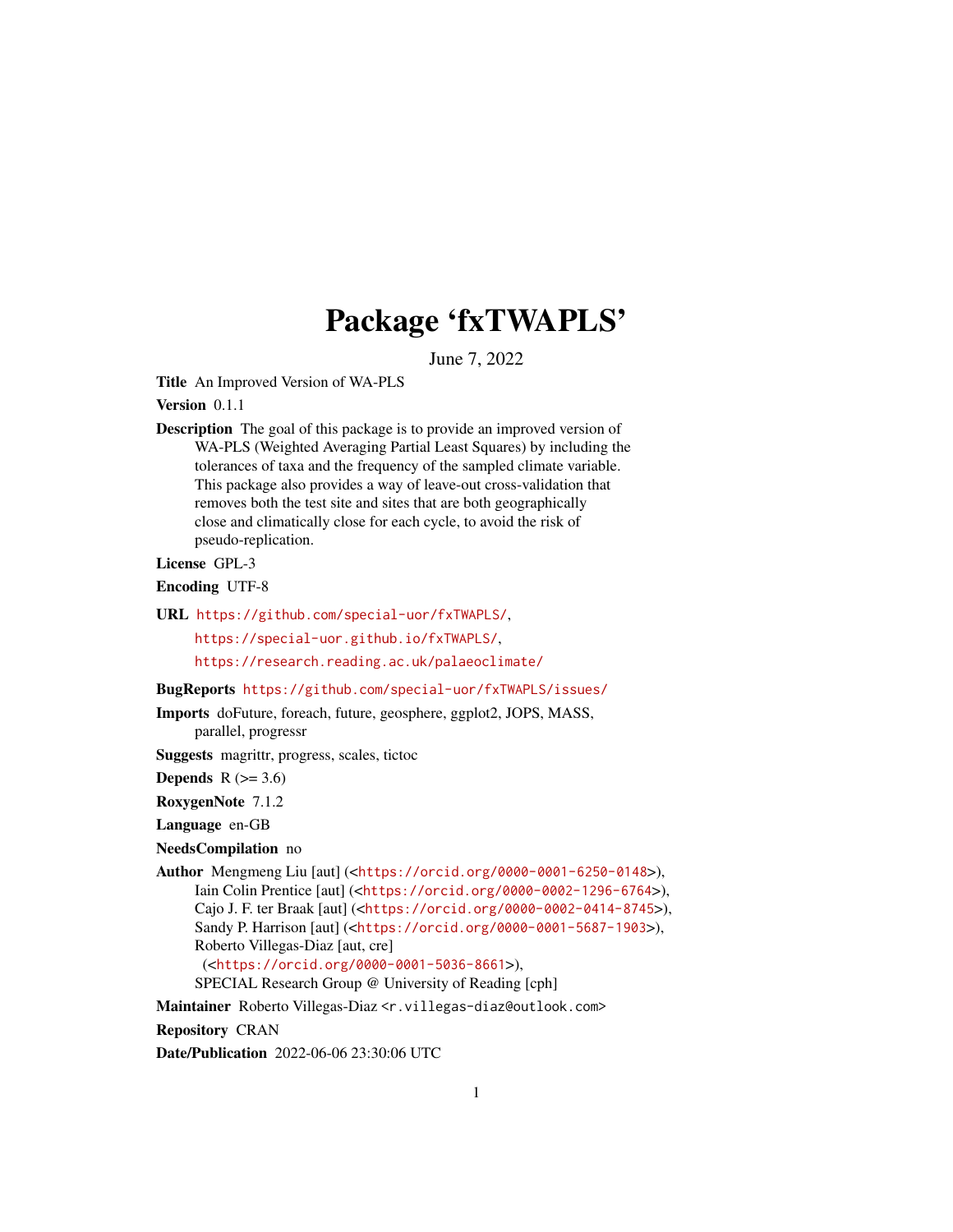# <span id="page-1-0"></span>R topics documented:

|    |  |  |  |  |  |  |  |  |  |  |  |  |  |  |  |  | 5 |
|----|--|--|--|--|--|--|--|--|--|--|--|--|--|--|--|--|---|
| fx |  |  |  |  |  |  |  |  |  |  |  |  |  |  |  |  | 7 |
|    |  |  |  |  |  |  |  |  |  |  |  |  |  |  |  |  | 8 |
|    |  |  |  |  |  |  |  |  |  |  |  |  |  |  |  |  | 9 |
|    |  |  |  |  |  |  |  |  |  |  |  |  |  |  |  |  |   |
|    |  |  |  |  |  |  |  |  |  |  |  |  |  |  |  |  |   |
|    |  |  |  |  |  |  |  |  |  |  |  |  |  |  |  |  |   |
|    |  |  |  |  |  |  |  |  |  |  |  |  |  |  |  |  |   |
|    |  |  |  |  |  |  |  |  |  |  |  |  |  |  |  |  |   |
|    |  |  |  |  |  |  |  |  |  |  |  |  |  |  |  |  |   |
|    |  |  |  |  |  |  |  |  |  |  |  |  |  |  |  |  |   |
|    |  |  |  |  |  |  |  |  |  |  |  |  |  |  |  |  |   |
|    |  |  |  |  |  |  |  |  |  |  |  |  |  |  |  |  |   |
|    |  |  |  |  |  |  |  |  |  |  |  |  |  |  |  |  |   |
|    |  |  |  |  |  |  |  |  |  |  |  |  |  |  |  |  |   |
|    |  |  |  |  |  |  |  |  |  |  |  |  |  |  |  |  |   |
|    |  |  |  |  |  |  |  |  |  |  |  |  |  |  |  |  |   |

#### **Index** [29](#page-28-0)

<span id="page-1-1"></span>cv.pr.w *Pseudo-removed leave-out cross-validation*

# Description

Pseudo-removed leave-out cross-validation

# Usage

```
cv.pr.w(
 modern_taxa,
 modern_climate,
 nPLS = 5,
  trainfun,
 predictfun,
 pseudo,
 usefx = FALSE,fx_method = "bin",bin = NA,
 cpus = 4,test_mode = TRUE,
  test\_it = 5\mathcal{L}
```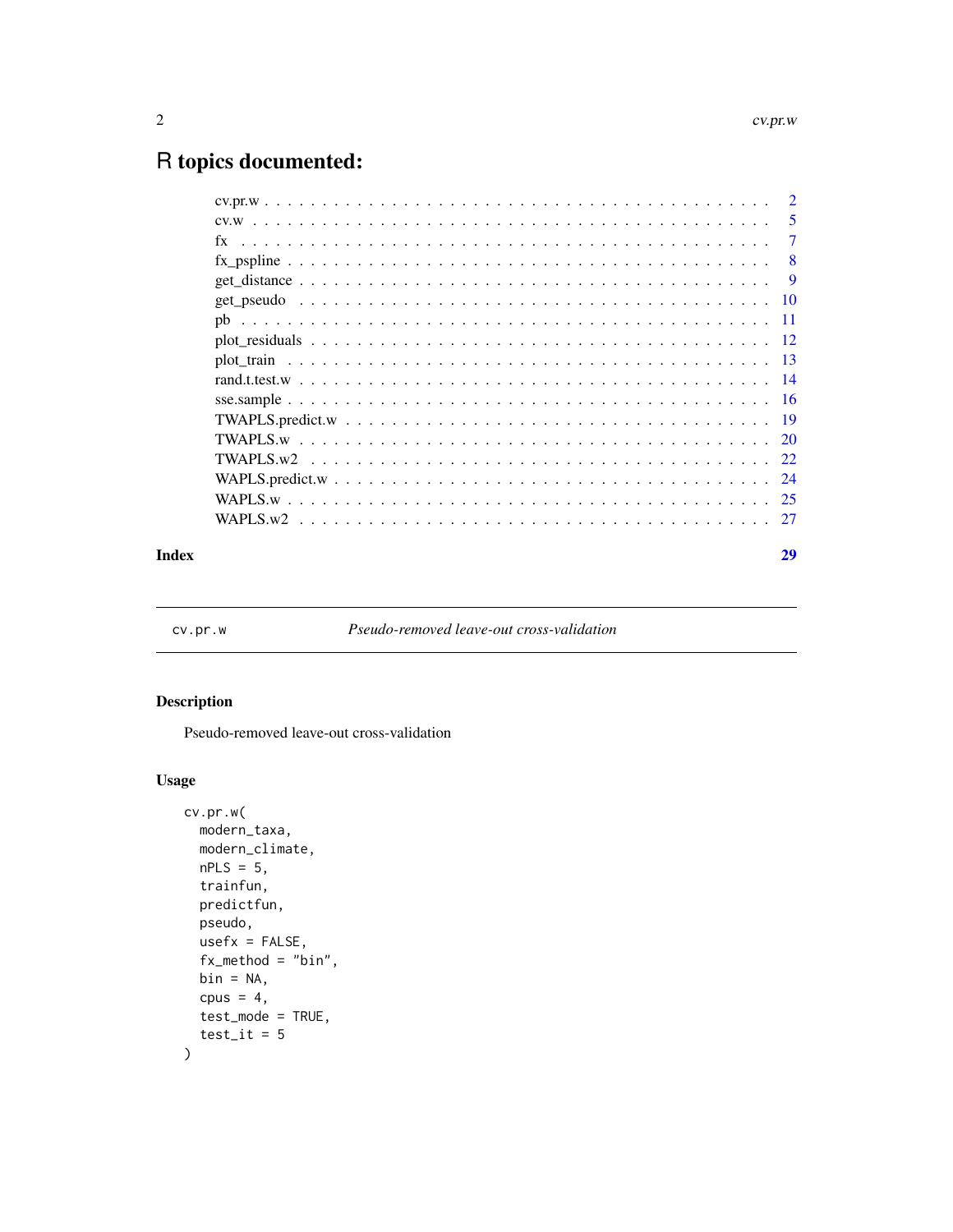#### <span id="page-2-0"></span>cv.pr.w 3

# Arguments

| modern_taxa | The modern taxa abundance data, each row represents a sampling site, each<br>column represents a taxon.                                                                                                       |
|-------------|---------------------------------------------------------------------------------------------------------------------------------------------------------------------------------------------------------------|
|             | modern_climate The modern climate value at each sampling site.                                                                                                                                                |
| nPLS        | The number of components to be extracted.                                                                                                                                                                     |
| trainfun    | Training function you want to use, either WAPLS.w or TWAPLS.w.                                                                                                                                                |
| predictfun  | Predict function you want to use: if trainfun is WAPLS.w, then this should be<br>WAPLS.predict.w; if trainfun is TWAPLS.w, then this should be TWAPLS.predict.w.                                              |
| pseudo      | The geographically and climatically close sites to each test site, obtained from<br>get_pseudo function.                                                                                                      |
| usefx       | Boolean flag on whether or not use fx correction.                                                                                                                                                             |
| fx_method   | Binned or p-spline smoothed $fx$ correction: if use $fx$ = FALSE, this should be NA;<br>otherwise, fx function will be used when choosing "bin"; fx_pspline function<br>will be used when choosing "pspline". |
| bin         | Binwidth to get fx, needed for both binned and p-splined method. if usefx $=$<br>FALSE, this should be NA;                                                                                                    |
| cpus        | Number of CPUs for simultaneous iterations to execute, check parallel: : detectCores()<br>for available CPUs on your machine.                                                                                 |
| test_mode   | Boolean flag to execute the function with a limited number of iterations, test_it,<br>for testing purposes only.                                                                                              |
| test_it     | Number of iterations to use in the test mode.                                                                                                                                                                 |

## Value

Leave-one-out cross validation results.

# See Also

[fx](#page-6-1), [TWAPLS.w](#page-19-1), [TWAPLS.predict.w](#page-18-1), [WAPLS.w](#page-24-1), and [WAPLS.predict.w](#page-23-1)

```
## Not run:
# Load modern pollen data
modern_pollen <- read.csv("/path/to/modern_pollen.csv")
# Extract taxa
taxaColMin <- which(colnames(modern_pollen) == "taxa0")
taxaColMax <- which(colnames(modern_pollen) == "taxaN")
taxa <- modern_pollen[, taxaColMin:taxaColMax]
```

```
point <- modern_pollen[, c("Long", "Lat")]
test_mode <- TRUE # It should be set to FALSE before running
dist <- fxTWAPLS::get_distance(point,
                               cpus = 2, # Remove the following line
                               test_mode = test_mode)
```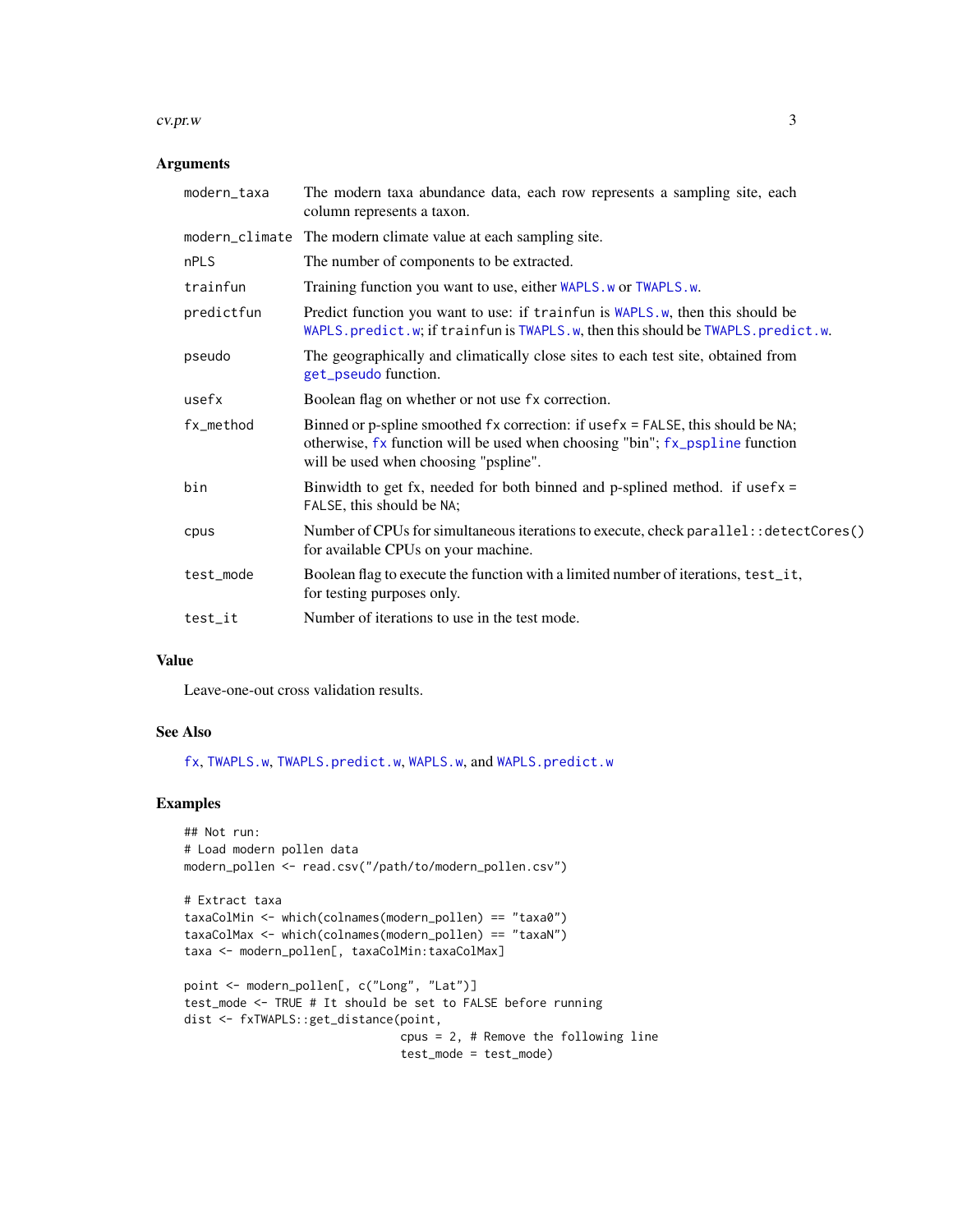```
pseudo_Tmin <- fxTWAPLS::get_pseudo(dist,
                                    modern_pollen$Tmin,
                                    cpus = 2, # Remove the following line
                                    test_mode = test_mode)
cv_pr_t_Tmin <- fxTWAPLS::cv.pr.w(taxa,
                                  modern_pollen$Tmin,
                                  nPLS = 5,
                                  fxTWAPLS::TWAPLS.w,
                                  fxTWAPLS::TWAPLS.predict.w,
                                  pseudo_Tmin,
                                  cpus = 2, # Remove the following line
                                  test_mode = test_mode)
cv_pr_tf_Tmin <- fxTWAPLS::cv.pr.w(taxa,
                                   modern_pollen$Tmin,
                                   nPLS = 5,
                                   fxTWAPLS::TWAPLS.w,
                                   fxTWAPLS::TWAPLS.predict.w,
                                   pseudo_Tmin,
                                   usefx = TRUE,fx_method = "bin",
                                   bin = 0.02,
                                   cpus = 2, # Remove the following line
                                   test_mode = test_mode)
# Run with progress bar
`%>%` <- magrittr::`%>%`
cv_pr_t_Tmin <- fxTWAPLS::cv.pr.w(taxa,
                                  modern_pollen$Tmin,
                                  nPLS = 5,
                                  fxTWAPLS::TWAPLS.w,
                                  fxTWAPLS::TWAPLS.predict.w,
                                  pseudo_Tmin,
                                  cpus = 2, # Remove the following line
                                  test_mode = test_mode) %>% fxTWAPLS::pb()
cv_pr_tf_Tmin <- fxTWAPLS::cv.pr.w(taxa,
                                   modern_pollen$Tmin,
                                   nPLS = 5,
                                   fxTWAPLS::TWAPLS.w,
                                   fxTWAPLS::TWAPLS.predict.w,
                                   pseudo_Tmin,
                                   usefx = TRUE,fx_method = "bin",
                                   bin = 0.02,
                                   cpus = 2, # Remove the following line
                                   test_mode = test_mode) %>% fxTWAPLS::pb()
```
## End(Not run)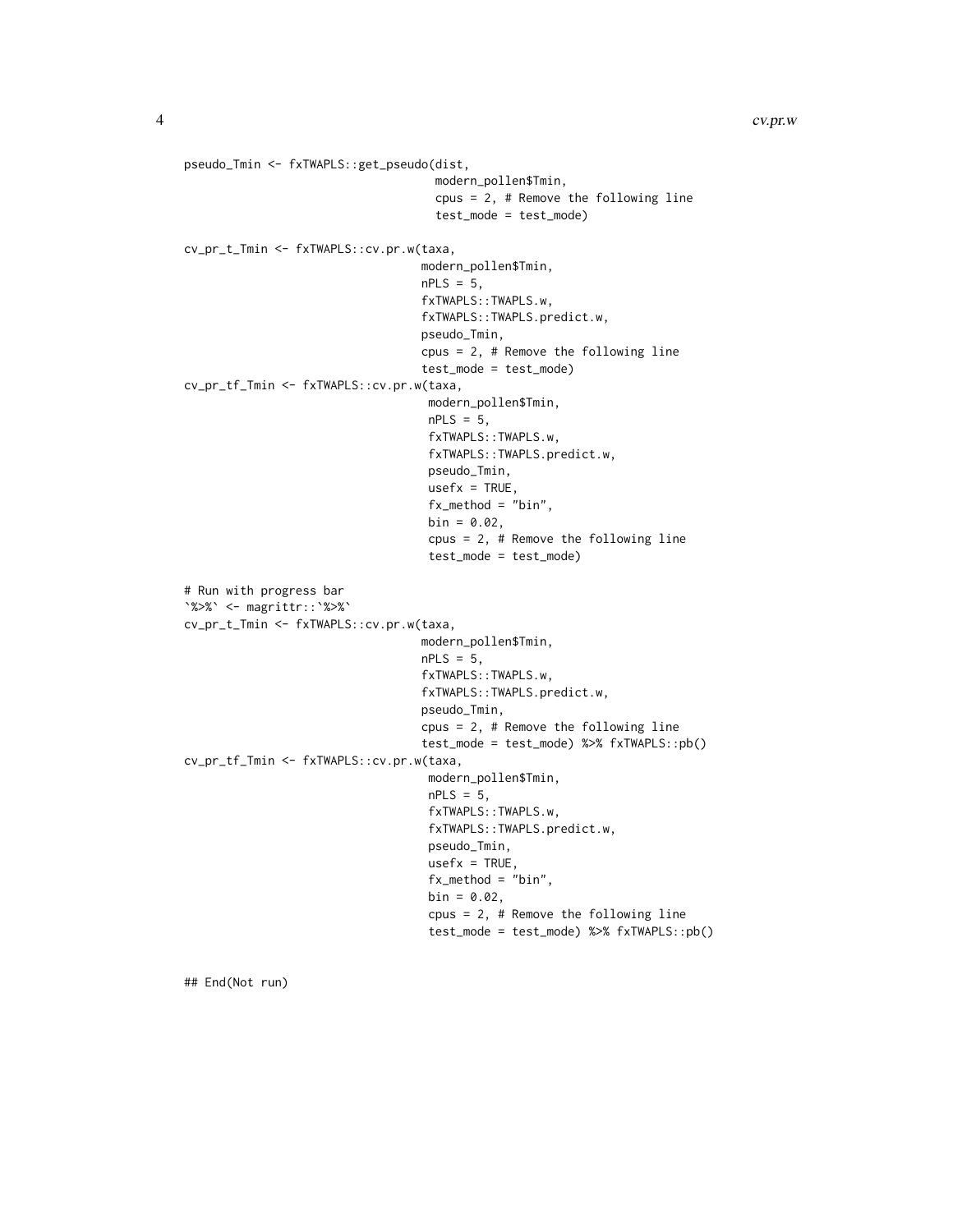<span id="page-4-1"></span><span id="page-4-0"></span>

Leave-one-out cross-validation as rioja (<https://cran.r-project.org/package=rioja>).

# Usage

```
cv.w(
  modern_taxa,
  modern_climate,
  nPLS = 5,
  trainfun,
  predictfun,
  usefx = FALSE,fx_method = "bin",
  bin = NA,
  cpus = 4,test_mode = FALSE,
  test\_it = 5\mathcal{L}
```
# Arguments

| modern_taxa | The modern taxa abundance data, each row represents a sampling site, each<br>column represents a taxon.                                                                                                        |
|-------------|----------------------------------------------------------------------------------------------------------------------------------------------------------------------------------------------------------------|
|             | modern_climate The modern climate value at each sampling site.                                                                                                                                                 |
| nPLS        | The number of components to be extracted.                                                                                                                                                                      |
| trainfun    | Training function you want to use, either <i>WAPLS</i> . w or TWAPLS. w.                                                                                                                                       |
| predictfun  | Predict function you want to use: if trainfun is WAPLS.w, then this should be<br>WAPLS.predict.w; if trainfun is TWAPLS.w, then this should be TWAPLS.predict.w.                                               |
| usefx       | Boolean flag on whether or not use fx correction.                                                                                                                                                              |
| fx_method   | Binned or p-spline smoothed $fx$ correction: if usef $x = FALSE$ , this should be NA;<br>otherwise, fx function will be used when choosing "bin"; fx_pspline function<br>will be used when choosing "pspline". |
| bin         | Binwidth to get fx, needed for both binned and p-splined method. if usefx $=$<br>FALSE, this should be NA;                                                                                                     |
| cpus        | Number of CPUs for simultaneous iterations to execute, check parallel: : detectCores()<br>for available CPUs on your machine.                                                                                  |
| test_mode   | boolean flag to execute the function with a limited number of iterations, test_it,<br>for testing purposes only.                                                                                               |
| test_it     | number of iterations to use in the test mode.                                                                                                                                                                  |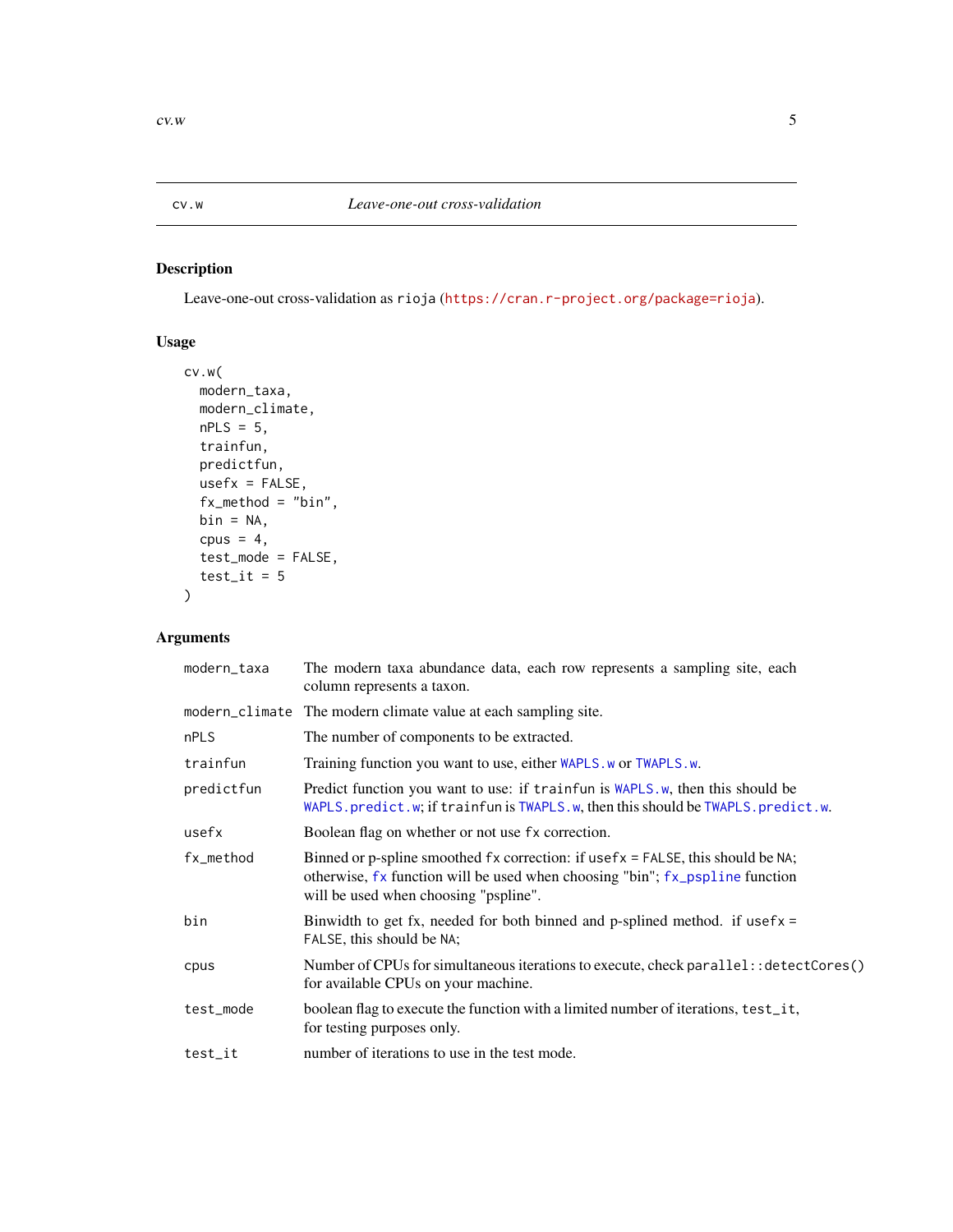# <span id="page-5-0"></span>Value

leave-one-out cross validation results

#### See Also

[fx](#page-6-1), [TWAPLS.w](#page-19-1), [TWAPLS.predict.w](#page-18-1), [WAPLS.w](#page-24-1), and [WAPLS.predict.w](#page-23-1)

```
## Not run:
# Load modern pollen data
modern_pollen <- read.csv("/path/to/modern_pollen.csv")
# Extract taxa
taxaColMin <- which(colnames(modern_pollen) == "taxa0")
taxaColMax <- which(colnames(modern_pollen) == "taxaN")
taxa <- modern_pollen[, taxaColMin:taxaColMax]
## LOOCV
test_mode <- TRUE # It should be set to FALSE before running
### without fx
cv_t_Tmin <- fxTWAPLS::cv.w(taxa,
                            modern_pollen$Tmin,
                            nPLS = 5,
                            fxTWAPLS::TWAPLS.w,
                            fxTWAPLS::TWAPLS.predict.w,
                            cpus = 2, # Remove the following line
                            test_mode = test_mode)
### with fx
cv_tf_Tmin <- fxTWAPLS::cv.w(taxa,
                             modern_pollen$Tmin,
                             nPLS = 5,
                             fxTWAPLS::TWAPLS.w,
                             fxTWAPLS::TWAPLS.predict.w,
                             usefx = TRUE,fx_method = "bin",
                             bin = 0.02,
                             cpus = 2, # Remove the following line
                             test_mode = test_mode)
# Run with progress bar
`%>%` <- magrittr::`%>%`
### without fx
cv_t_Tmin <- fxTWAPLS::cv.w(taxa,
                            modern_pollen$Tmin,
                            nPLS = 5,
                            fxTWAPLS::TWAPLS.w,
                            fxTWAPLS::TWAPLS.predict.w,
                            cpus = 2, # Remove the following line
                            test_mode = test_mode) %>% fxTWAPLS::pb()
### with fx
cv_tf_Tmin <- fxTWAPLS::cv.w(taxa,
```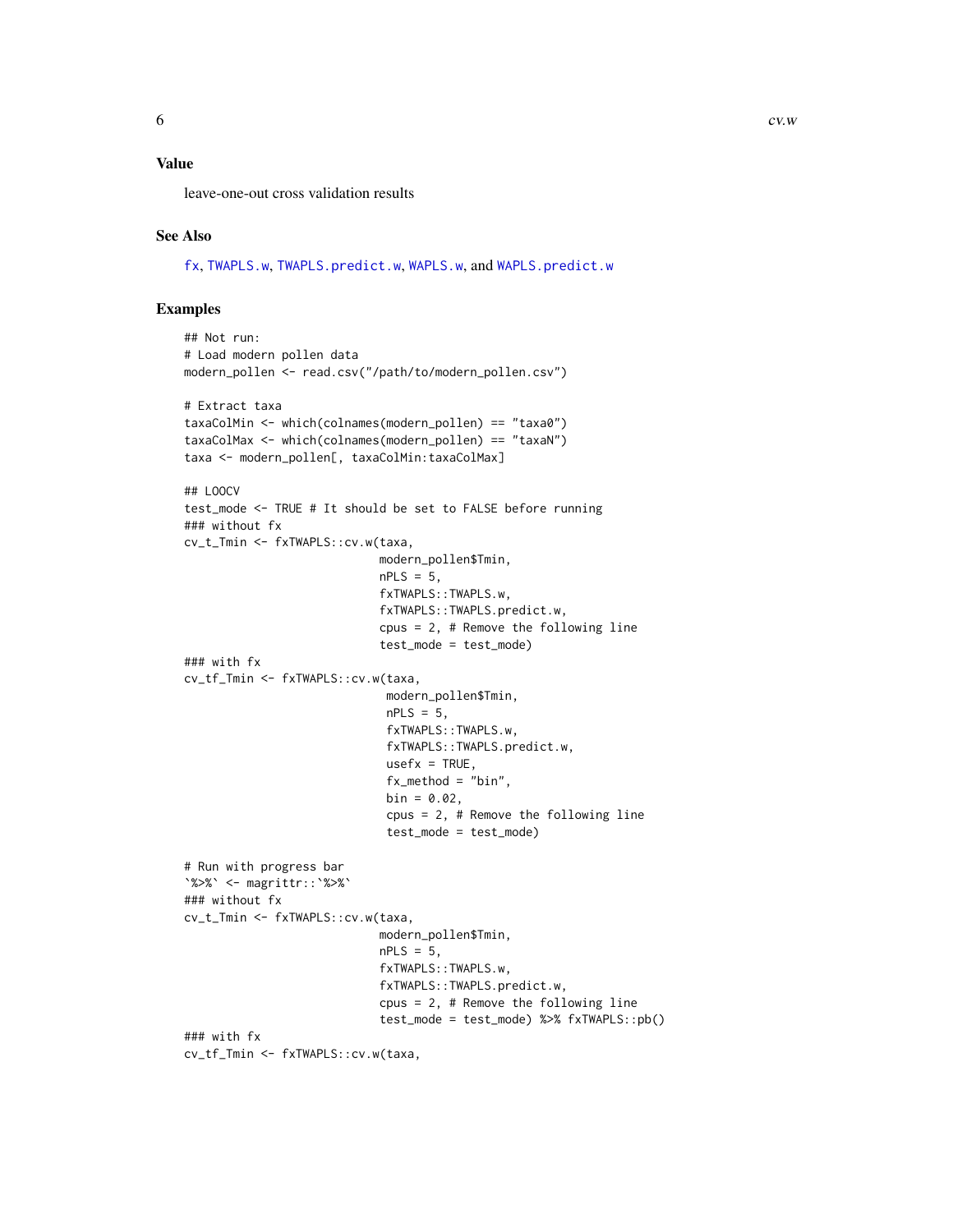```
modern_pollen$Tmin,
nPLS = 5,
fxTWAPLS::TWAPLS.w,
fxTWAPLS::TWAPLS.predict.w,
usefx = TRUE,fx_method = "bin",
bin = 0.02,cpus = 2, # Remove the following line
test_mode = test_mode) %>% fxTWAPLS::pb()
```
<span id="page-6-0"></span>## End(Not run)

<span id="page-6-1"></span>fx *Get frequency of the climate value*

#### Description

Function to get the frequency of the climate value, which will be used to provide fx correction for WA-PLS and TWA-PLS.

#### Usage

 $fx(x, bin, show\_plot = FALSE)$ 

#### Arguments

| $\mathsf{x}$ | Numeric vector with the modern climate values.              |
|--------------|-------------------------------------------------------------|
| bin          | Binwidth to get the frequency of the modern climate values. |
| show_plot    | Boolean flag to show a plot of $fx \sim x$ .                |

# Value

Numeric vector with the frequency of the modern climate values.

#### See Also

[cv.w](#page-4-1), [cv.pr.w](#page-1-1), and [sse.sample](#page-15-1)

```
## Not run:
# Load modern pollen data
modern_pollen <- read.csv("/path/to/modern_pollen.csv")
```

```
# Get the frequency of each climate variable fx
fx_Tmin <- fxTWAPLS::fx(modern_pollen$Tmin, bin = 0.02, show_plot = TRUE)
fx_gdd <- fxTWAPLS::fx(modern_pollen$gdd, bin = 20, show_plot = TRUE)
fx_alpha <- fxTWAPLS::fx(modern_pollen$alpha, bin = 0.002, show_plot = TRUE)
```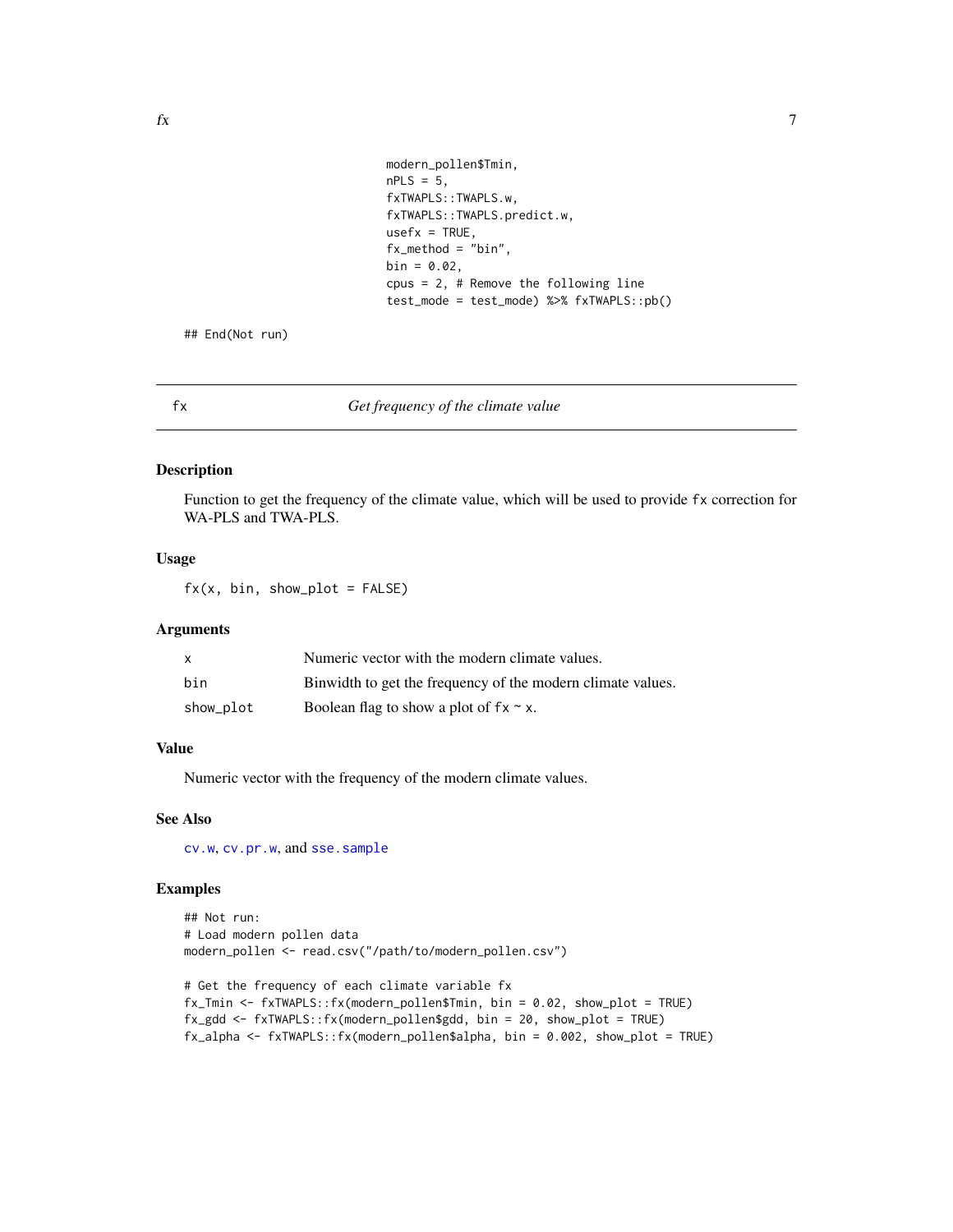```
## End(Not run)
```
<span id="page-7-1"></span>

Function to get the frequency of the climate value, which will be used to provide fx correction for WA-PLS and TWA-PLS.

#### Usage

```
fx_pspline(x, bin, show.plot = FALSE)
```
#### Arguments

|           | Numeric vector with the modern climate values.                                                           |
|-----------|----------------------------------------------------------------------------------------------------------|
| bin       | Binwidth to get the frequency of the modern climate values, the curve will be<br>p-spline smoothed later |
| show_plot | Boolean flag to show a plot of $fx \sim x$ .                                                             |

# Value

Numeric vector with the frequency of the modern climate values.

#### See Also

[cv.w](#page-4-1), [cv.pr.w](#page-1-1), and [sse.sample](#page-15-1)

#### Examples

```
## Not run:
# Load modern pollen data
modern_pollen <- read.csv("/path/to/modern_pollen.csv")
# Get the frequency of each climate variable fx
fx_pspline_Tmin <- fxTWAPLS::fx_pspline(modern_pollen$Tmin,
                                        bin = 0.02,
                                        show_plot = TRUE)
fx_pspline_gdd <- fxTWAPLS::fx_pspline(modern_pollen$gdd,
                                       bin = 20,
                                       show_plot = TRUE)
fx_pspline_alpha <- fxTWAPLS::fx_pspline(modern_pollen$alpha,
                                         bin = 0.002,
                                         show_plot = TRUE)
```
## End(Not run)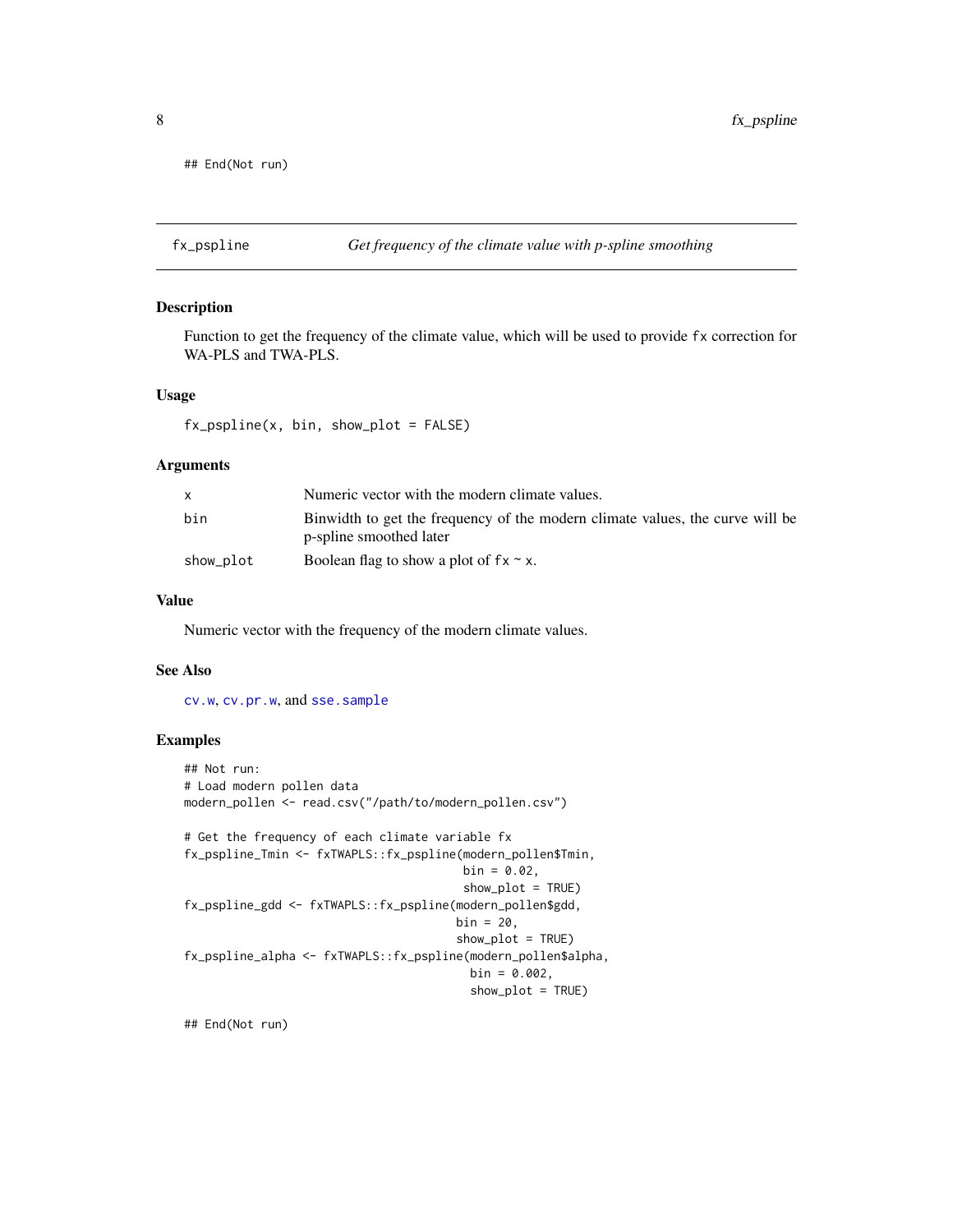<span id="page-8-1"></span><span id="page-8-0"></span>

Get the distance between points, the output will be used in [get\\_pseudo](#page-9-1).

#### Usage

```
get\_distance(point, cpus = 4, test_model = FALSE, test_it = 5)
```
# Arguments

| point     | Each row represents a sampling site, the first column is longitude and the second<br>column is latitude, both in decimal format. |
|-----------|----------------------------------------------------------------------------------------------------------------------------------|
| cpus      | Number of CPUs for simultaneous iterations to execute, check parallel: : detectCores()<br>for available CPUs on your machine.    |
| test_mode | Boolean flag to execute the function with a limited number of iterations, test it,<br>for testing purposes only.                 |
| test_it   | Number of iterations to use in the test mode.                                                                                    |

#### Value

Distance matrix, the value at the i-th row, means the distance between the i-th sampling site and the whole sampling sites.

#### See Also

#### [get\\_pseudo](#page-9-1)

# Examples

```
## Not run:
# Load modern pollen data
modern_pollen <- read.csv("/path/to/modern_pollen.csv")
point <- modern_pollen[, c("Long", "Lat")]
test_mode <- TRUE # It should be set to FALSE before running
dist <- fxTWAPLS::get_distance(point,
                               cpus = 2, # Remove the following line
                               test_mode = test_mode)
# Run with progress bar
`%>%` <- magrittr::`%>%`
dist <- fxTWAPLS::get_distance(point,
                               cpus = 2, # Remove the following line
                               test_mode = test_mode) %>% fxTWAPLS::pb()
```
## End(Not run)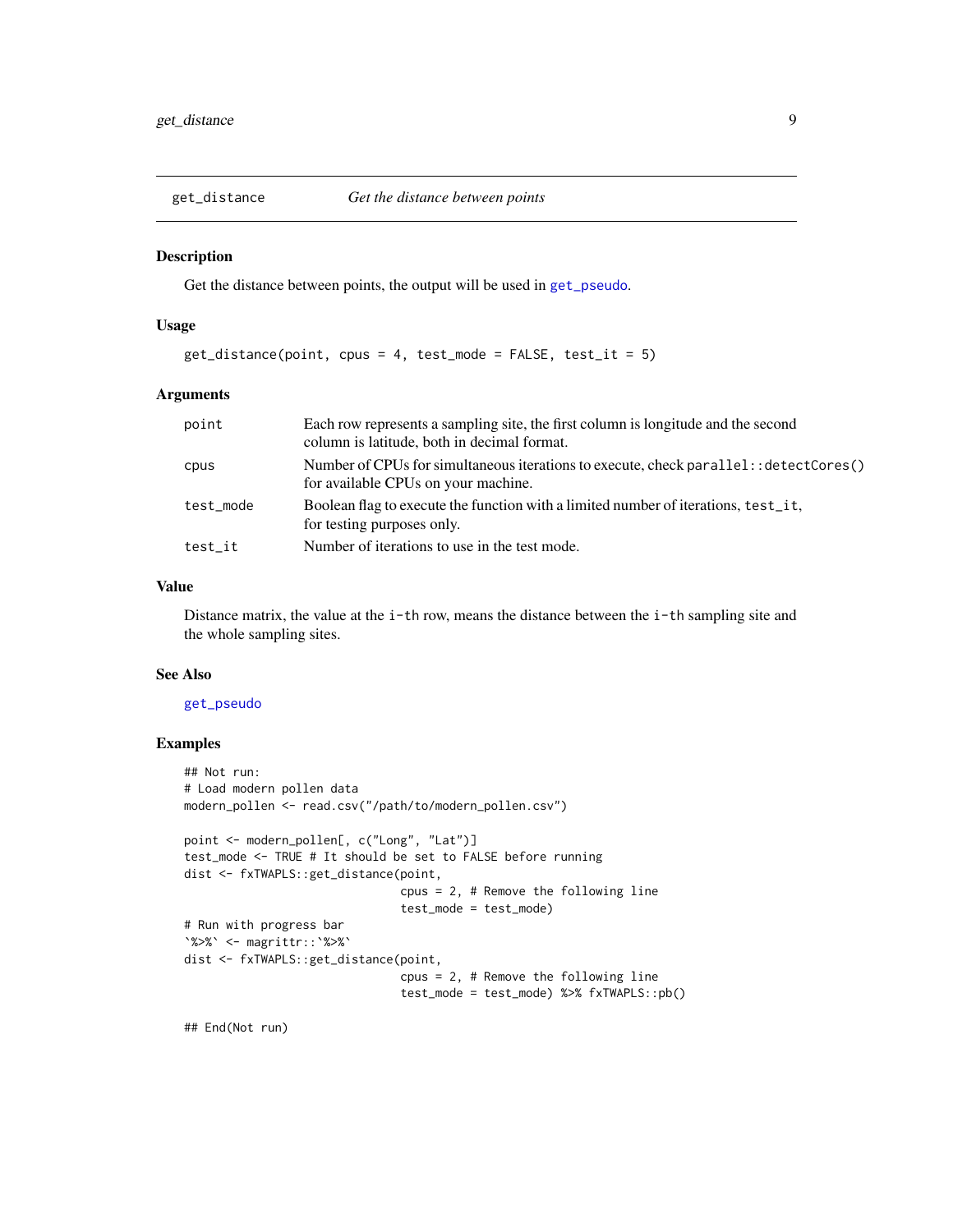<span id="page-9-1"></span><span id="page-9-0"></span>

Get the sites which are both geographically and climatically close to the test site, which could result in pseudo-replication and inflate the cross-validation statistics. The output will be used in [cv.pr.w](#page-1-1).

#### Usage

```
get_pseudo(dist, x, cpus = 4, test_mode = FALSE, test_it = 5)
```
#### Arguments

| dist         | Distance matrix which contains the distance from other sites.                                                                 |
|--------------|-------------------------------------------------------------------------------------------------------------------------------|
| $\mathsf{x}$ | The modern climate values.                                                                                                    |
| cpus         | Number of CPUs for simultaneous iterations to execute, check parallel: : detectCores()<br>for available CPUs on your machine. |
| test_mode    | Boolean flag to execute the function with a limited number of iterations, test_it,<br>for testing purposes only.              |
| test_it      | Number of iterations to use in the test mode.                                                                                 |

# Value

The geographically and climatically close sites to each test site.

# See Also

#### [get\\_distance](#page-8-1)

```
## Not run:
# Load modern pollen data
modern_pollen <- read.csv("/path/to/modern_pollen.csv")
point <- modern_pollen[, c("Long", "Lat")]
test_mode <- TRUE # It should be set to FALSE before running
dist <- fxTWAPLS::get_distance(point,
                               cpus = 2, # Remove the following line
                               test_mode = test_mode)
pseudo_Tmin <- fxTWAPLS::get_pseudo(dist,
                                    modern_pollen$Tmin,
                                    cpus = 2, # Remove the following line
                                    test_mode = test_mode)
# Run with progress bar
`%>%` <- magrittr::`%>%`
pseudo_Tmin <- fxTWAPLS::get_pseudo(dist,
```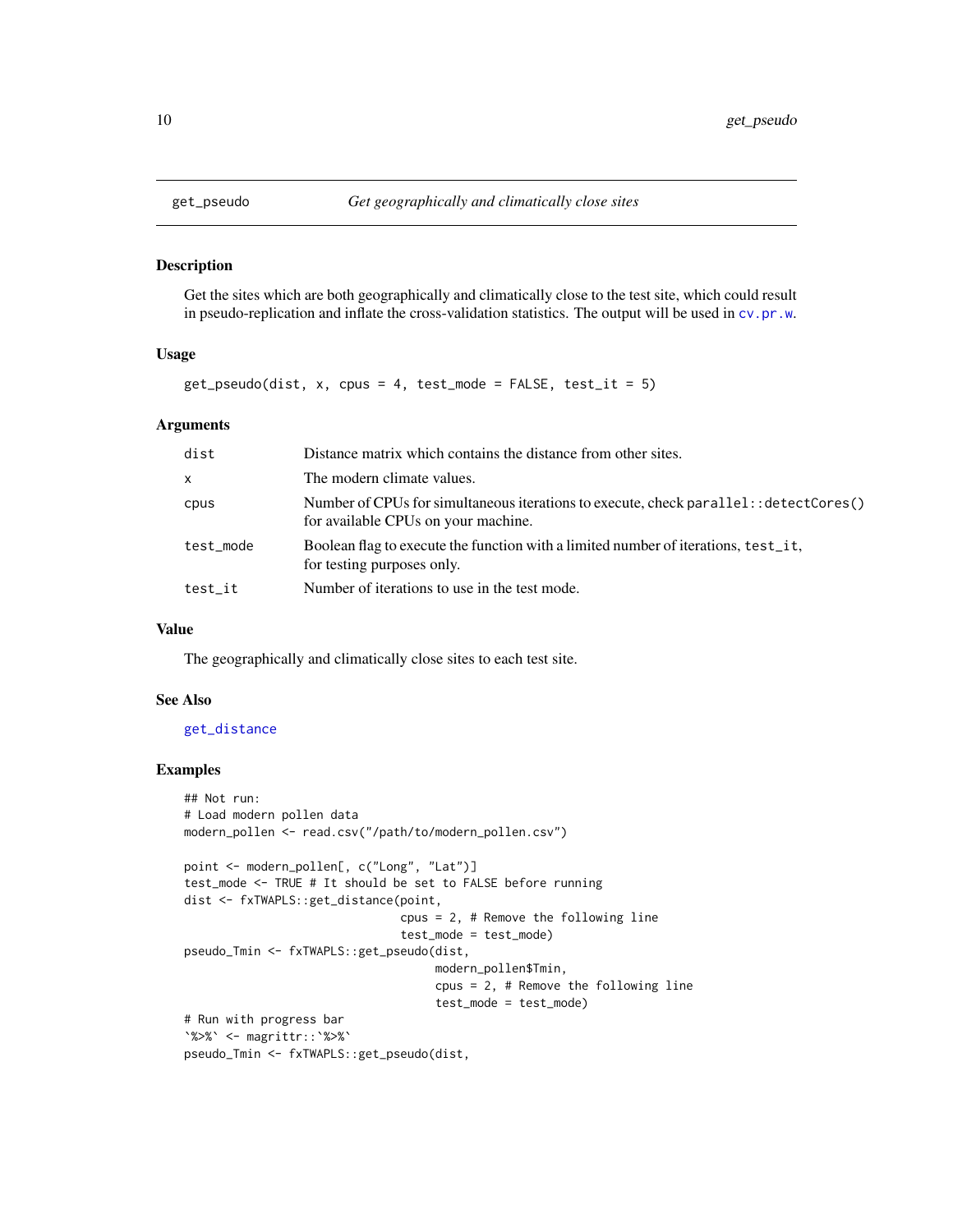modern\_pollen\$Tmin,  $cpus = 2$ , # Remove the following line test\_mode = test\_mode) %>% fxTWAPLS::pb()

<span id="page-10-0"></span>## End(Not run)

# pb *Show progress bar*

# Description

Show progress bar

# Usage

pb(expr, ...)

# Arguments

| expr     | R expression.                                                                                                                                                                                                                                                                                                                                                            |
|----------|--------------------------------------------------------------------------------------------------------------------------------------------------------------------------------------------------------------------------------------------------------------------------------------------------------------------------------------------------------------------------|
| $\cdots$ | Arguments passed on to progressr::with_progress                                                                                                                                                                                                                                                                                                                          |
|          | cleanup If TRUE, all progression handlers will be shutdown at the end regard-<br>less of the progression is complete or not.                                                                                                                                                                                                                                             |
|          | delay_terminal If TRUE, output and conditions that may end up in the termi-<br>nal will delayed.                                                                                                                                                                                                                                                                         |
|          | delay_stdout If TRUE, standard output is captured and relayed at the end just<br>before any captured conditions are relayed.                                                                                                                                                                                                                                             |
|          | delay_conditions A character vector specifying base::condition classes to be<br>captured and relayed at the end after any captured standard output is re-<br>layed.                                                                                                                                                                                                      |
|          | interrupts Controls whether interrupts should be detected or not. If TRUE<br>and a interrupt is signaled, progress handlers are asked to report on the cur-<br>rent amount progress when the evaluation was terminated by the interrupt,<br>e.g. when a user pressed Ctrl-C in an interactive session, or a batch process<br>was interrupted because it ran out of time. |
|          | interval (numeric) The minimum time (in seconds) between successive pro-<br>gression updates from handlers.                                                                                                                                                                                                                                                              |
|          | enable (logical) If FALSE, then progress is not reported. The default is to<br>report progress in interactive mode but not batch mode. See below for more<br>details.                                                                                                                                                                                                    |
|          |                                                                                                                                                                                                                                                                                                                                                                          |

# Value

Return data from the function called.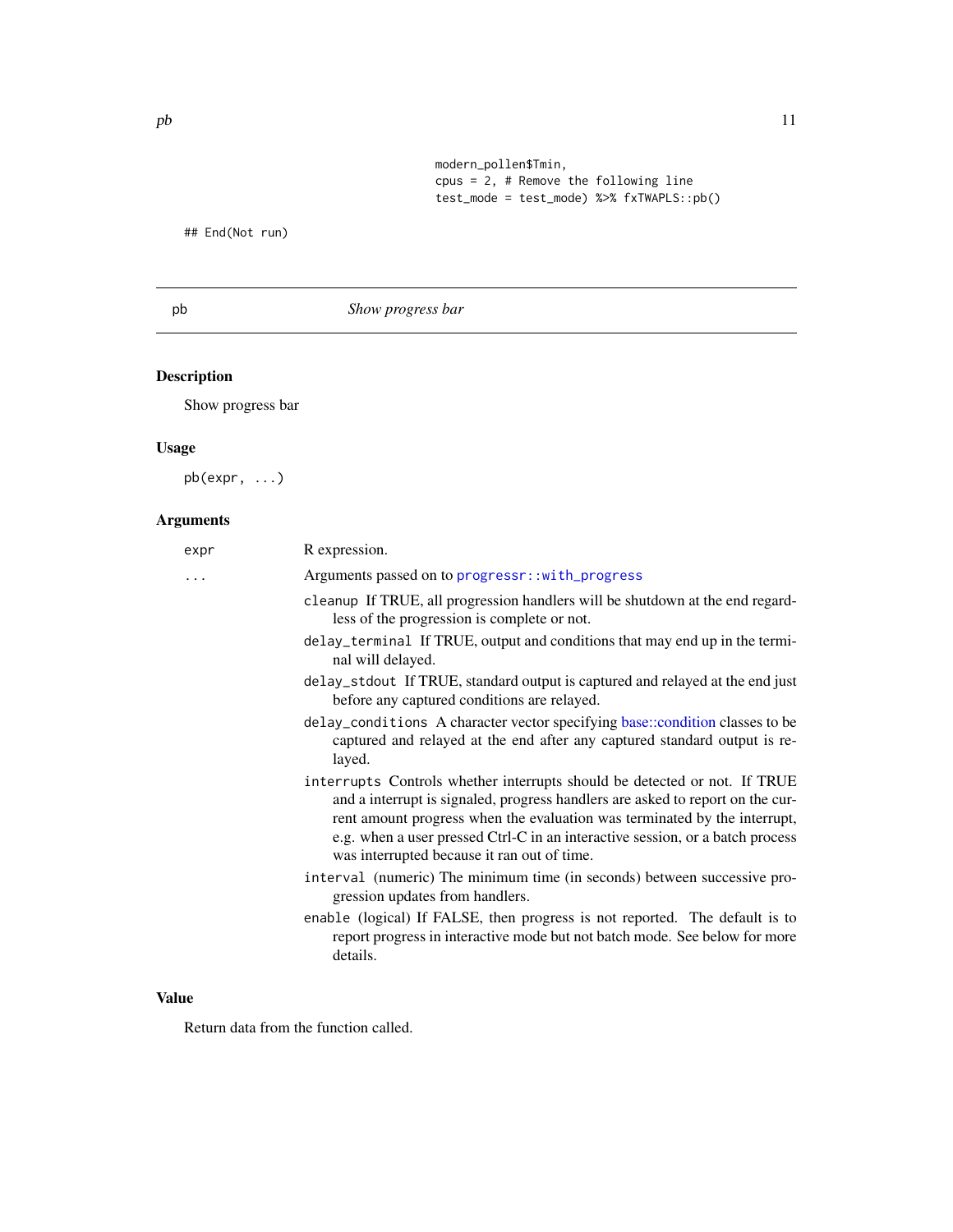<span id="page-11-0"></span>plot\_residuals *Plot the residuals*

# Description

Plot the residuals, the black line is 0 line, the red line is the locally estimated scatterplot smoothing, which shows the degree of local compression.

#### Usage

plot\_residuals(train\_output, col)

# Arguments

| train_output | Training output, can be the output of WA-PLS, WA-PLS with fx correction,<br>TWA-PLS, or TWA-PLS with fx correction |
|--------------|--------------------------------------------------------------------------------------------------------------------|
| col          | Choose which column of the fitted value to plot, in other words, how many<br>number of components you want to use. |

# Value

Plotting status.

#### See Also

[TWAPLS.w](#page-19-1) and [WAPLS.w](#page-24-1)

```
## Not run:
# Load modern pollen data
modern_pollen <- read.csv("/path/to/modern_pollen.csv")
# Extract taxa
taxaColMin <- which(colnames(modern_pollen) == "taxa0")
taxaColMax <- which(colnames(modern_pollen) == "taxaN")
taxa <- modern_pollen[, taxaColMin:taxaColMax]
# MTCO
## WAPLS and fxWAPLS
fit_Tmin <- fxTWAPLS::WAPLS.w(taxa, modern_pollen$Tmin, nPLS = 5)
fit_f_Tmin <- fxTWAPLS::WAPLS.w(taxa,
                                modern_pollen$Tmin,
                                nPLS = 5,
                                usefx = TRUE,fx_method = "bin",
                                bin = 0.02## TWAPLS and fxTWAPLS
fit_t_Tmin <- fxTWAPLS::TWAPLS.w(taxa, modern_pollen$Tmin, nPLS = 5)
```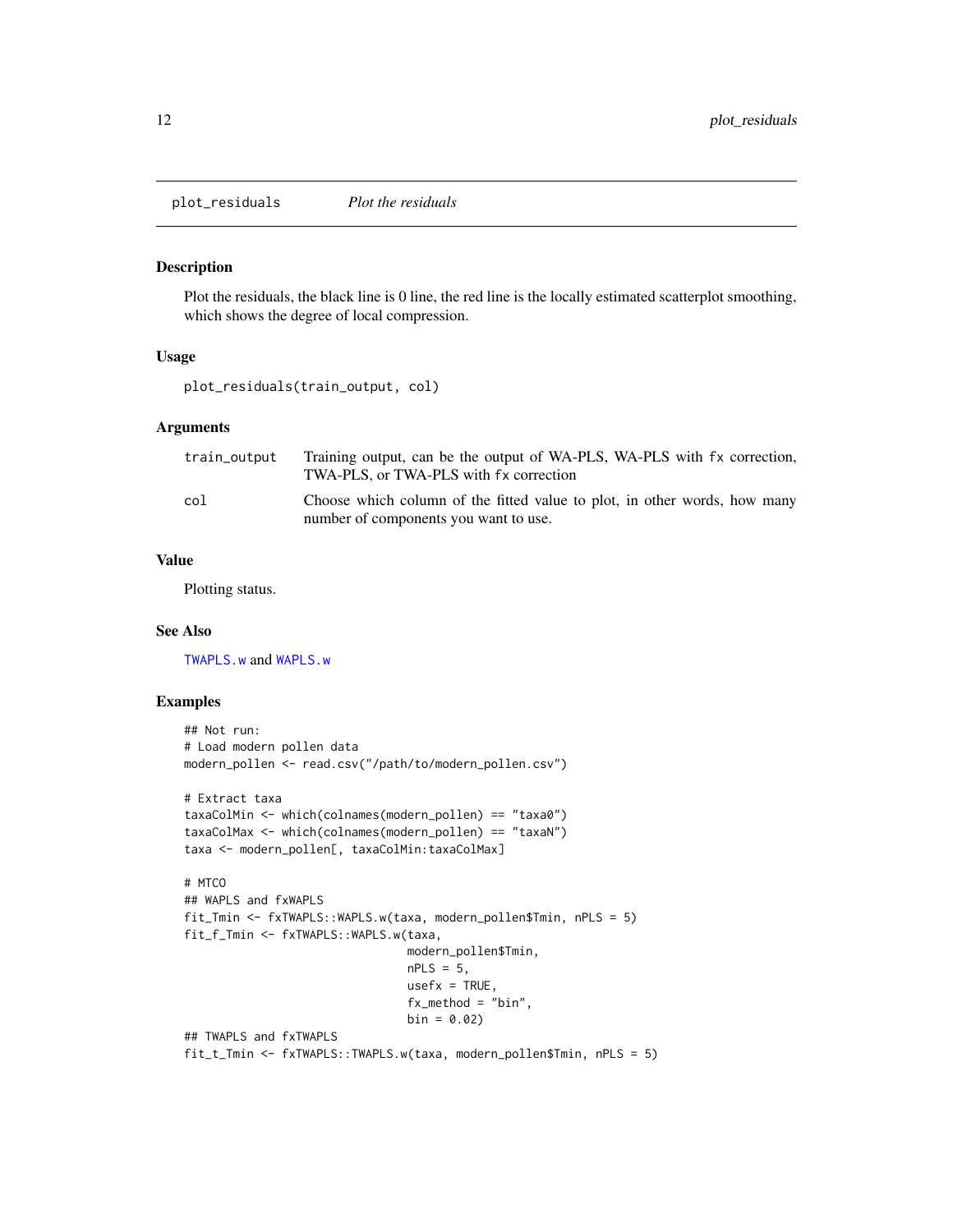#### <span id="page-12-0"></span>plot\_train 13

```
fit_tf_Tmin <- fxTWAPLS::TWAPLS.w(taxa,
                                 modern_pollen$Tmin,
                                  nPLS = 5,
                                  usefx = TRUE,fx_method = "bin",
                                  bin = 0.02fxTWAPLS::plot_residuals(fit_Tmin, 3)
fxTWAPLS::plot_residuals(fit_f_Tmin, 3)
fxTWAPLS::plot_residuals(fit_t_Tmin, 3)
fxTWAPLS::plot_residuals(fit_tf_Tmin, 3)
```
## End(Not run)

plot\_train *Plot the training results*

# Description

Plot the training results, the black line is the 1:1 line, the red line is the linear regression line to fitted and x, which shows the degree of overall compression.

#### Usage

plot\_train(train\_output, col)

# Arguments

| train_output | Training output, can be the output of WA-PLS, WA-PLS with fx correction,<br>TWA-PLS, or TWA-PLS with fx correction. |
|--------------|---------------------------------------------------------------------------------------------------------------------|
| col          | Choose which column of the fitted value to plot, in other words, how many<br>number of components you want to use.  |

# Value

Plotting status.

#### See Also

[TWAPLS.w](#page-19-1) and [WAPLS.w](#page-24-1)

```
## Not run:
# Load modern pollen data
modern_pollen <- read.csv("/path/to/modern_pollen.csv")
# Extract taxa
taxaColMin <- which(colnames(modern_pollen) == "taxa0")
```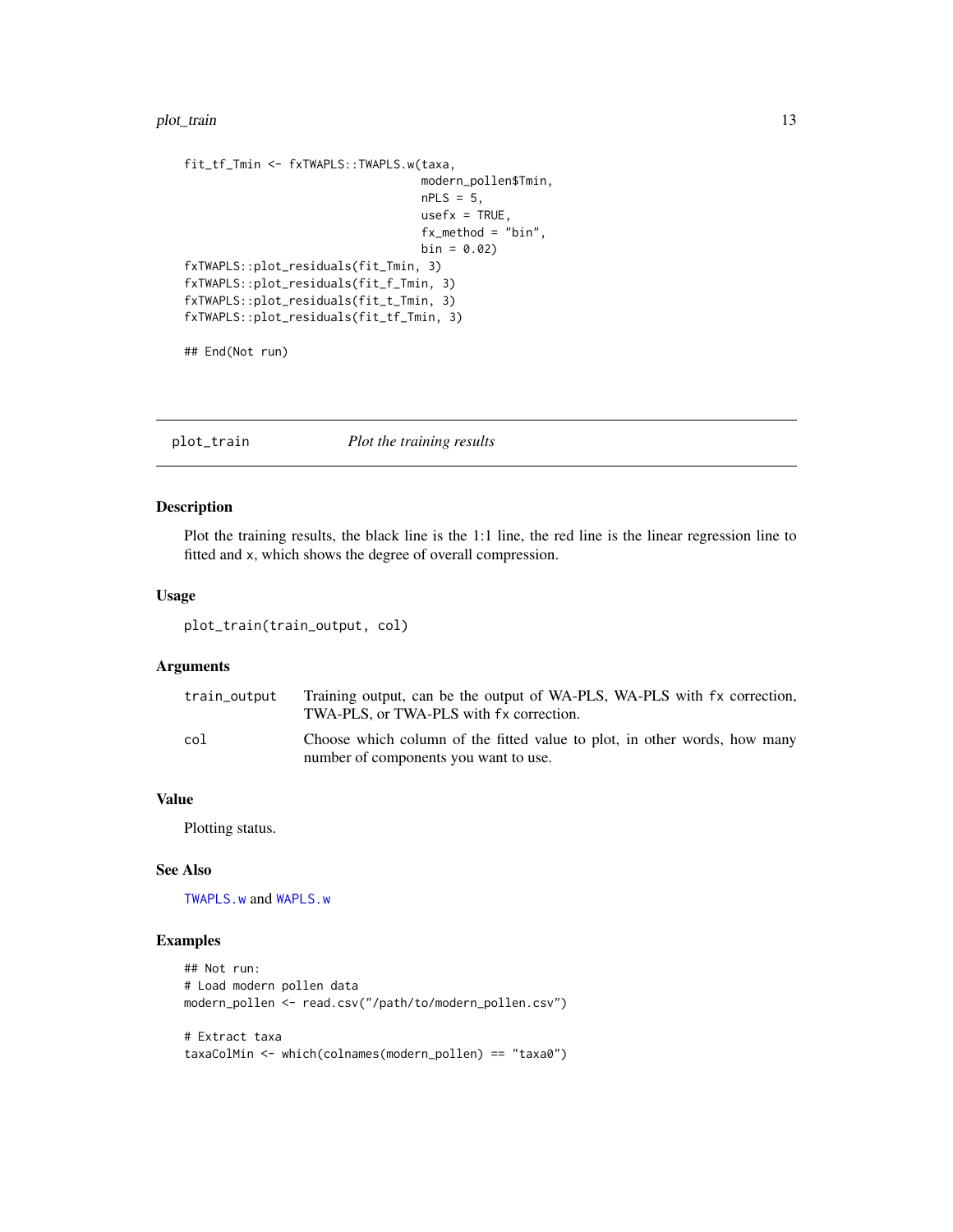```
taxaColMax <- which(colnames(modern_pollen) == "taxaN")
taxa <- modern_pollen[, taxaColMin:taxaColMax]
# MTCO
## WAPLS and fxWAPLS
fit_Tmin <- fxTWAPLS::WAPLS.w(taxa, modern_pollen$Tmin, nPLS = 5)
fit_f_Tmin <- fxTWAPLS::WAPLS.w(taxa,
                                modern_pollen$Tmin,
                                nPLS = 5,
                                usefx = TRUE,fx_method = "bin",
                                bin = 0.02## TWAPLS and fxTWAPLS
fit_t_Tmin <- fxTWAPLS::TWAPLS.w(taxa, modern_pollen$Tmin, nPLS = 5)
fit_tf_Tmin <- fxTWAPLS::TWAPLS.w(taxa,
                                  modern_pollen$Tmin,
                                  nPLS = 5,
                                  usefx = TRUE,fx_method = "bin",
                                  bin = 0.02fxTWAPLS::plot_train(fit_Tmin, 3)
fxTWAPLS::plot_train(fit_f_Tmin, 3)
fxTWAPLS::plot_train(fit_t_Tmin, 3)
fxTWAPLS::plot_train(fit_tf_Tmin, 3)
```
## End(Not run)

rand.t.test.w *Random t-test*

# Description

Do a random t-test to the cross-validation results.

## Usage

```
rand.t.test.w(cvoutput, n.perm = 999)
```
#### Arguments

| cvoutput | Cross-validation output either from $cv$ . w or $cv$ . pr. w.                                                                                                           |
|----------|-------------------------------------------------------------------------------------------------------------------------------------------------------------------------|
| n.perm   | The number of permutation times to get the p value, which assesses whether<br>using the current number of components is significantly different from using<br>one less. |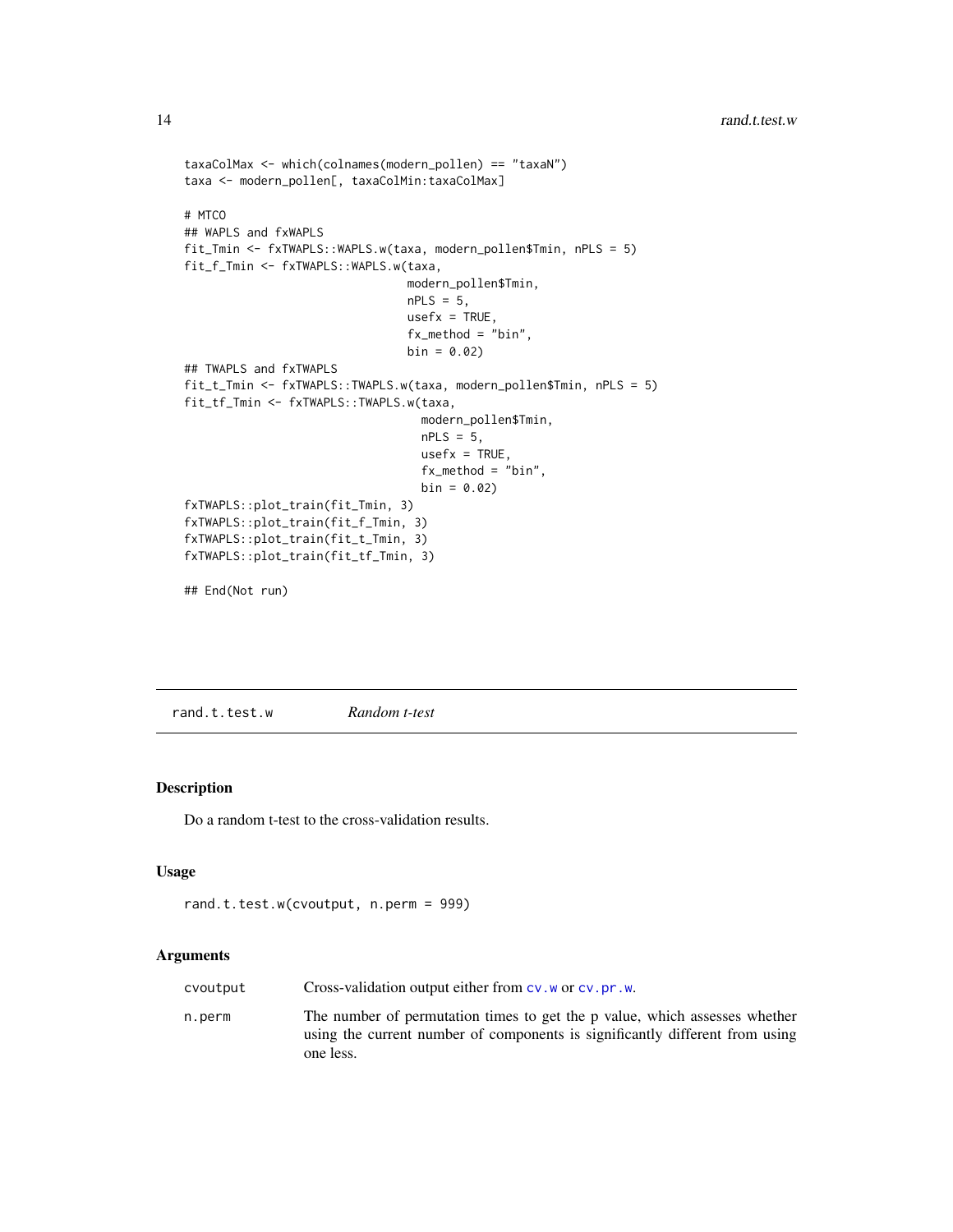#### <span id="page-14-0"></span>rand.t.test.w 15

#### Value

A matrix of the statistics of the cross-validation results. Each component is described below:

- R2 the coefficient of determination (the larger, the better the fit).
- Avg.Bias average bias.
- Max.Bias maximum bias.
- Min.Bias minimum bias.
- RMSEP root-mean-square error of prediction (the smaller, the better the fit).
- delta.RMSEP the percent change of RMSEP using the current number of components than using one component less.
- p assesses whether using the current number of components is significantly different from using one component less, which is used to choose the last significant number of components to avoid over-fitting.
- The degree of overall compression is assessed by doing linear regression to the cross-validation result and the observed climate values.
	- Compre.b0: the intercept.
	- Compre.b1: the slope (the closer to 1, the less the overall compression).
	- Compre.b0.se: the standard error of the intercept.
	- Compre.b1.se: the standard error of the slope.

# See Also

[cv.w](#page-4-1) and [cv.pr.w](#page-1-1)

```
## Not run:
# Load modern pollen data
modern_pollen <- read.csv("/path/to/modern_pollen.csv")
# Extract taxa
taxaColMin <- which(colnames(modern_pollen) == "taxa0")
taxaColMax <- which(colnames(modern_pollen) == "taxaN")
taxa <- modern_pollen[, taxaColMin:taxaColMax]
## LOOCV
test_mode <- TRUE # It should be set to FALSE before running
### without fx
cv_t_Tmin <- fxTWAPLS::cv.w(taxa,
                            modern_pollen$Tmin,
                            nPLS = 5,
                            fxTWAPLS::TWAPLS.w,
                            fxTWAPLS::TWAPLS.predict.w,
                            cpus = 2, # Remove the following line
                            test_mode = test_mode) %>% fxTWAPLS::pb()
### with fx
cv_tf_Tmin <- fxTWAPLS::cv.w(taxa,
                             modern_pollen$Tmin,
```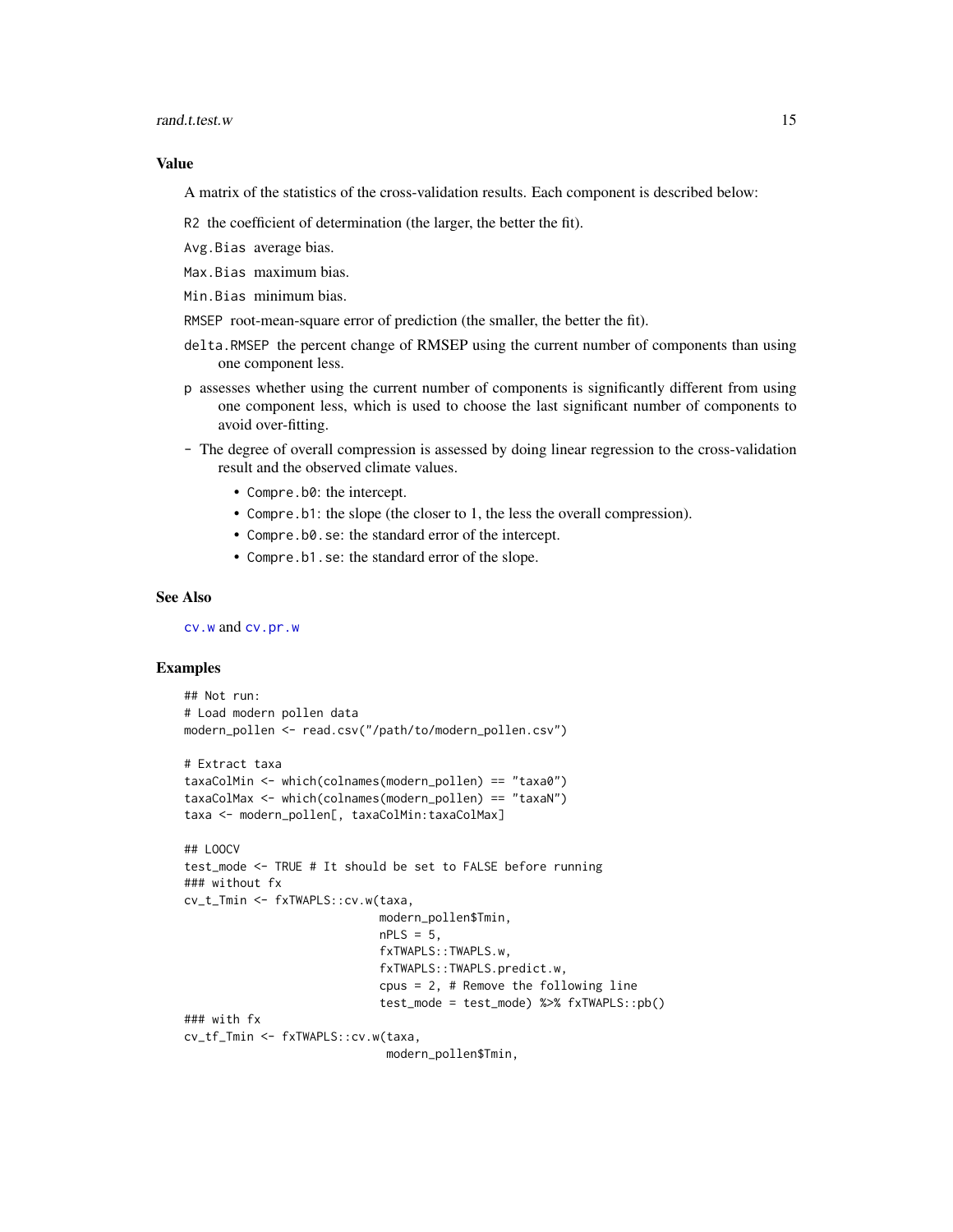```
nPLS = 5,
                             fxTWAPLS::TWAPLS.w,
                             fxTWAPLS::TWAPLS.predict.w,
                             usefx = TRUE,fx_method = "bin",
                             bin = 0.02,
                             cpus = 2, # Remove the following line
                             test_mode = test_mode) %>% fxTWAPLS::pb()
## Random t-test
rand_t_Tmin <- fxTWAPLS::rand.t.test.w(cv_t_Tmin, n.perm = 999)
rand_tf_Tmin <- fxTWAPLS::rand.t.test.w(cv_tf_Tmin, n.perm = 999)
```

```
## End(Not run)
```
<span id="page-15-1"></span>sse.sample *Calculate Sample Specific Errors*

# Description

Calculate Sample Specific Errors

#### Usage

```
sse.sample(
 modern_taxa,
 modern_climate,
  fossil_taxa,
  trainfun,
  predictfun,
 nboot,
  nPLS,
  nsig,
 usefx = FALSE,fx_method = "bin",
 bin = NA,
  cpus = 4,
  seed = NULL,
  test_mode = FALSE,
  test_it = 5
```

```
)
```
#### Arguments

modern\_taxa The modern taxa abundance data, each row represents a sampling site, each column represents a taxon.

modern\_climate The modern climate value at each sampling site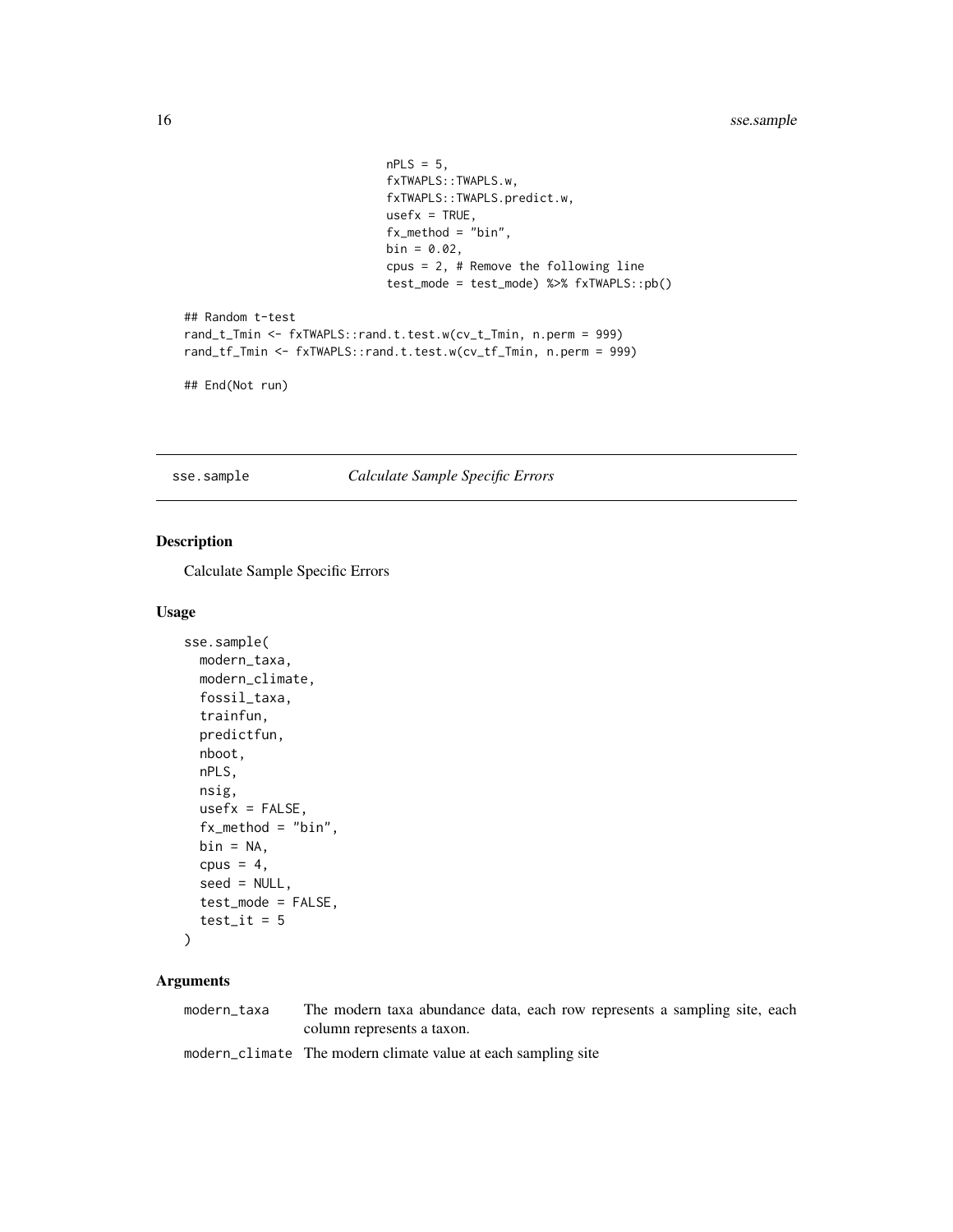<span id="page-16-0"></span>sse.sample 17

| fossil_taxa | Fossil taxa abundance data to reconstruct past climates, each row represents a<br>site to be reconstructed, each column represents a taxon.                                                              |
|-------------|----------------------------------------------------------------------------------------------------------------------------------------------------------------------------------------------------------|
| trainfun    | Training function you want to use, either WAPLS.w or TWAPLS.w.                                                                                                                                           |
| predictfun  | Predict function you want to use: if trainfun is WAPLS.w, then this should be<br>WAPLS.predict.w; if trainfun is TWAPLS.w, then this should be TWAPLS.predict.w.                                         |
| nboot       | The number of bootstrap cycles you want to use.                                                                                                                                                          |
| nPLS        | The number of components to be extracted.                                                                                                                                                                |
| nsig        | The significant number of components to use to reconstruct past climates, this<br>can be obtained from the cross-validation results.                                                                     |
| usefx       | Boolean flag on whether or not use fx correction.                                                                                                                                                        |
| fx_method   | Binned or p-spline smoothed fx correction: if usefx = FALSE, this should be NA;<br>otherwise, fx function will be used when choosing "bin"; fx_pspline function<br>will be used when choosing "pspline". |
| bin         | Binwidth to get fx, needed for both binned and p-splined method. if usefx =<br>FALSE, this should be NA;                                                                                                 |
| cpus        | Number of CPUs for simultaneous iterations to execute, check parallel: : detectCores()<br>for available CPUs on your machine.                                                                            |
| seed        | Seed for reproducibility.                                                                                                                                                                                |
| test_mode   | Boolean flag to execute the function with a limited number of iterations, test_it,<br>for testing purposes only.                                                                                         |
| test_it     | Number of iterations to use in the test mode.                                                                                                                                                            |

# Value

The bootstrapped standard error for each site.

## See Also

[fx](#page-6-1), [TWAPLS.w](#page-19-1), [TWAPLS.predict.w](#page-18-1), [WAPLS.w](#page-24-1), and [WAPLS.predict.w](#page-23-1)

# Examples

```
## Not run:
# Load modern pollen data
modern_pollen <- read.csv("/path/to/modern_pollen.csv")
# Extract taxa
taxaColMin <- which(colnames(modern_pollen) == "taxa0")
taxaColMax <- which(colnames(modern_pollen) == "taxaN")
```

```
# Load reconstruction data
Holocene <- read.csv("/path/to/Holocene.csv")
taxaColMin <- which(colnames(Holocene) == "taxa0")
taxaColMax <- which(colnames(Holocene) == "taxaN")
core <- Holocene[, taxaColMin:taxaColMax]
```
taxa <- modern\_pollen[, taxaColMin:taxaColMax]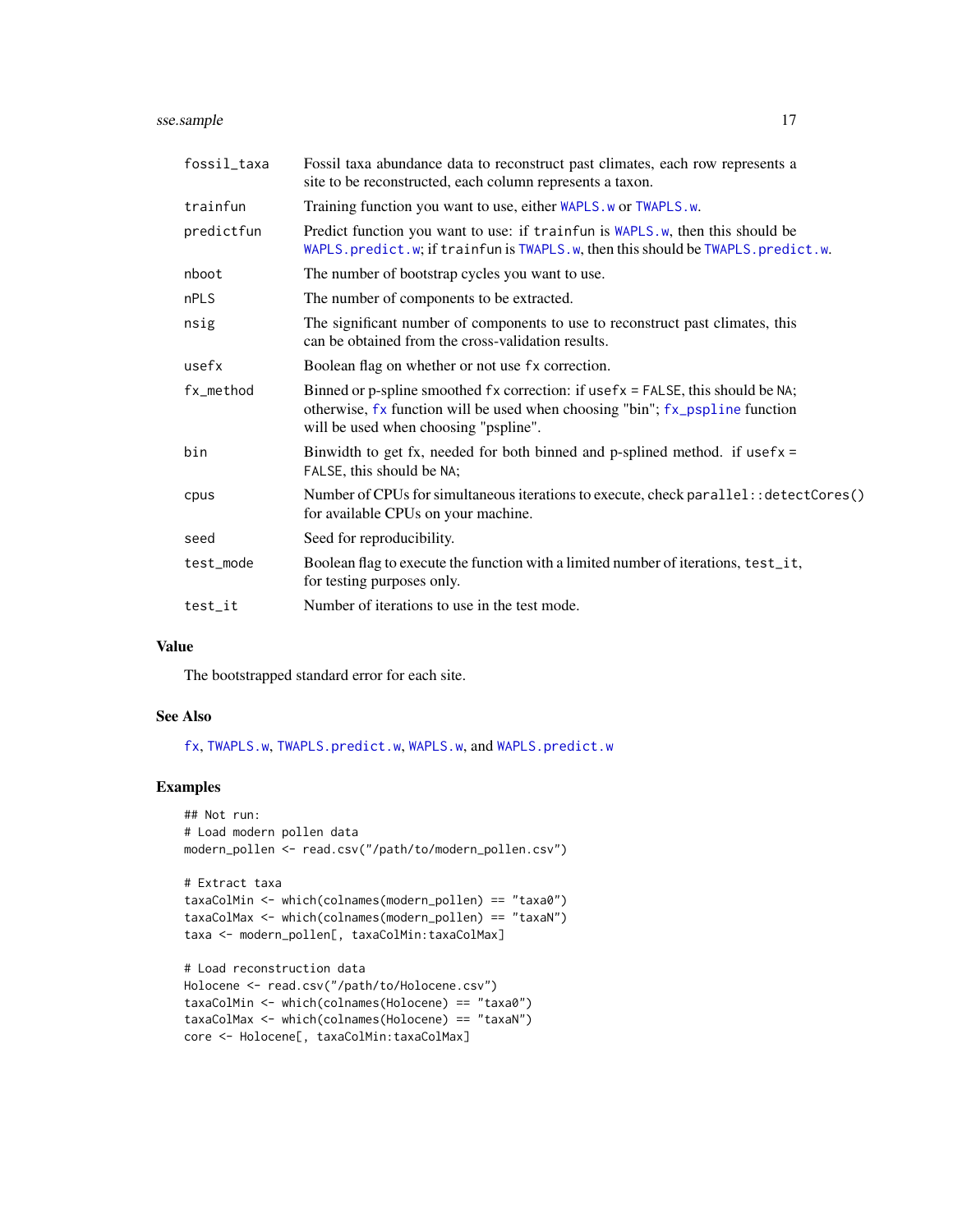```
## SSE
nboot <- 5 # Recommended 1000
### without fx
sse_t_Tmin_WAPLS <- fxTWAPLS::sse.sample(modern_taxa = taxa,
                                         modern_climate = modern_pollen$Tmin,
                                         fossil_taxa = core,
                                         trainfun = fxTWAPLS::TWAPLS.w,
                                         predictfun =
                                           fxTWAPLS::TWAPLS.predict.w,
                                         nboot = nboot,
                                         nPLS = 5,
                                         nsig = 3,
                                         usefx = FALSE,cpus = 2,seed = 1### with fx
sse_tf_Tmin_WAPLS <- fxTWAPLS::sse.sample(modern_taxa = taxa,
                                          modern_climate =
                                            modern_pollen$Tmin,
                                          fossil_taxa = core,
                                          trainfun = fxTWAPLS::TWAPLS.w,
                                          predictfun =
                                            fxTWAPLS::TWAPLS.predict.w,
                                          nboot = nboot,
                                          nPLS = 5,
                                          nsig = 3,
                                          usefx = TRUE,fx_method = "bin",
                                          bin = 0.02,
                                          cpus = 2,seed = 1)# Run with progress bar
`%>%` <- magrittr::`%>%`
### without fx
sse_t_Tmin_WAPLS <- fxTWAPLS::sse.sample(modern_taxa = taxa,
                                         modern_climate = modern_pollen$Tmin,
                                         fossil_taxa = core,
                                         trainfun = fxTWAPLS::TWAPLS.w,
                                         predictfun =
                                           fxTWAPLS::TWAPLS.predict.w,
                                         nboot = nboot,
                                         nPLS = 5,
                                         nsig = 3,usefx = FALSE,cpus = 2,seed = 1) %>% fxTWAPLS::pb()
### with fx
sse_tf_Tmin_WAPLS <- fxTWAPLS::sse.sample(modern_taxa = taxa,
                                          modern_climate =
                                            modern_pollen$Tmin,
                                          fossil_taxa = core,
                                          trainfun = fxTWAPLS::TWAPLS.w,
```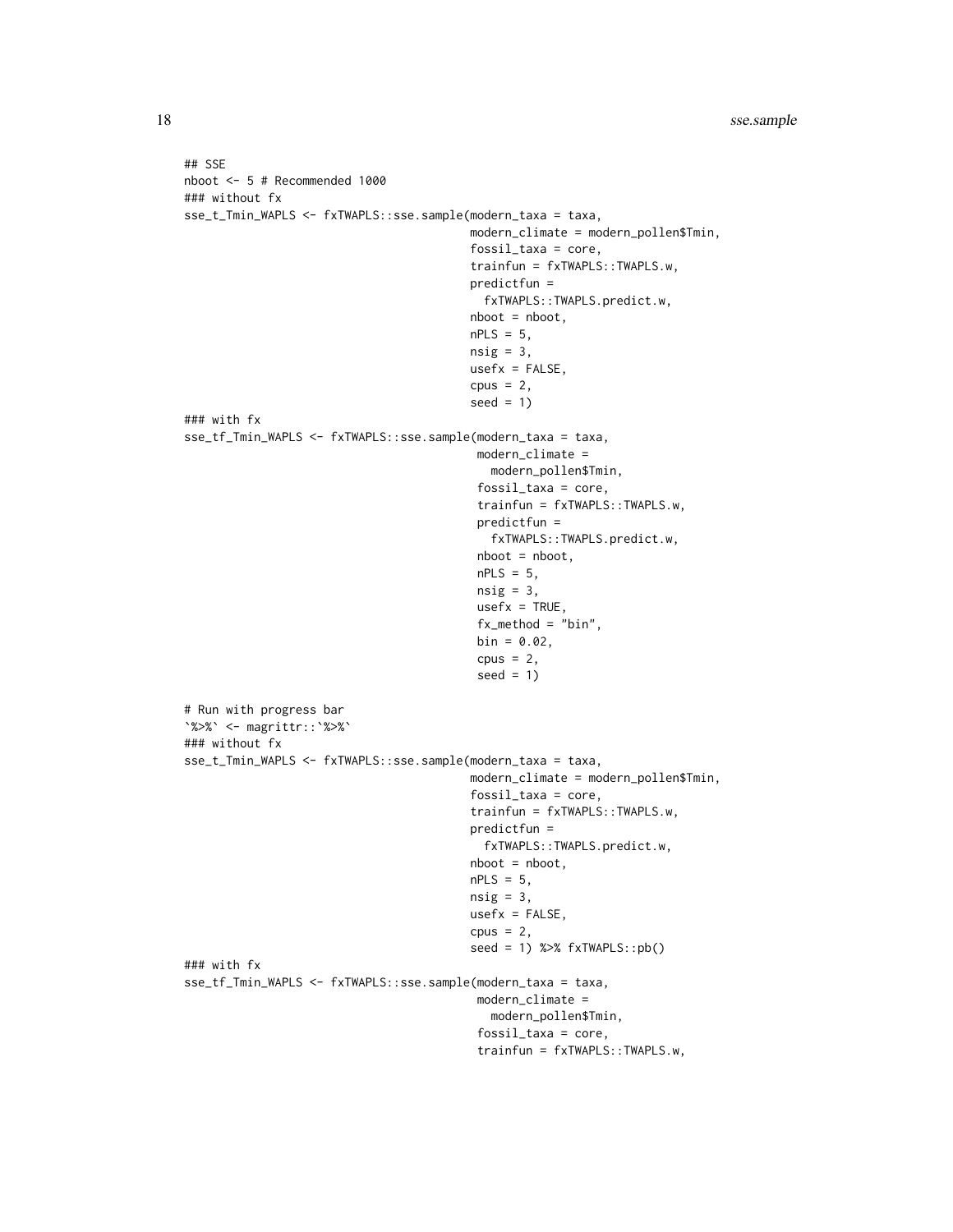predictfun = fxTWAPLS::TWAPLS.predict.w, nboot = nboot,  $nPLS = 5$ ,  $nsig = 3,$  $usefx = TRUE,$ fx\_method = "bin",  $bin = 0.02$ ,  $cpus = 2,$  $seed = 1)$  % $>$ %  $f$ xTWAPLS::pb()

<span id="page-18-0"></span>## End(Not run)

<span id="page-18-1"></span>TWAPLS.predict.w *TWA-PLS predict function*

# Description

TWA-PLS predict function

#### Usage

TWAPLS.predict.w(TWAPLSoutput, fossil\_taxa)

# Arguments

| TWAPLSoutput | The output of the TWAPLS, w training function, either with or without fx correc-<br>tion.                                                   |
|--------------|---------------------------------------------------------------------------------------------------------------------------------------------|
| fossil_taxa  | Fossil taxa abundance data to reconstruct past climates, each row represents a<br>site to be reconstructed, each column represents a taxon. |

### Value

A list of the reconstruction results. Each element in the list is described below:

fit the fitted values using each number of components.

nPLS the total number of components extracted.

# See Also

[TWAPLS.w](#page-19-1)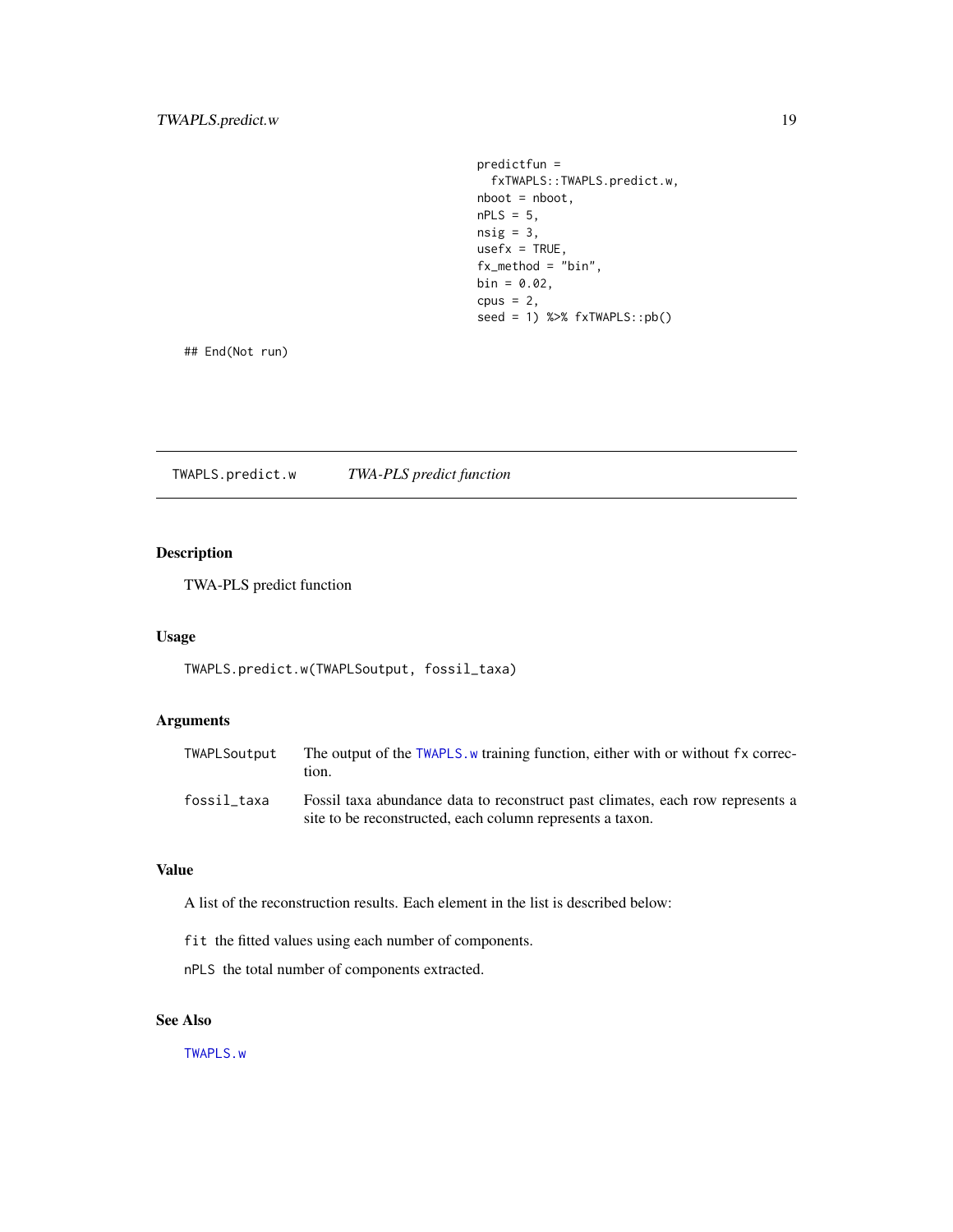#### Examples

```
## Not run:
# Load modern pollen data
modern_pollen <- read.csv("/path/to/modern_pollen.csv")
# Extract taxa
taxaColMin <- which(colnames(modern_pollen) == "taxa0")
taxaColMax <- which(colnames(modern_pollen) == "taxaN")
taxa <- modern_pollen[, taxaColMin:taxaColMax]
# Load reconstruction data
Holocene <- read.csv("/path/to/Holocene.csv")
taxaColMin <- which(colnames(Holocene) == "taxa0")
taxaColMax <- which(colnames(Holocene) == "taxaN")
core <- Holocene[, taxaColMin:taxaColMax]
# MTCO
## Train
fit_t_Tmin <- fxTWAPLS::TWAPLS.w(taxa, modern_pollen$Tmin, nPLS = 5)
fit_tf_Tmin <- fxTWAPLS::TWAPLS.w(taxa,
                                  modern_pollen$Tmin,
                                  nPLS = 5,
                                  usefx = TRUE,fx_method = "bin",
                                  bin = 0.02## Predict
fossil_t_Tmin <- fxTWAPLS::TWAPLS.predict.w(fit_t_Tmin, core)
fossil_tf_Tmin <- fxTWAPLS::TWAPLS.predict.w(fit_tf_Tmin, core)
## End(Not run)
```
<span id="page-19-1"></span>TWAPLS.w *TWA-PLS training function*

#### Description

TWA-PLS training function, which can perform fx correction. 1/fx^2 correction will be applied at step 7.

#### Usage

```
TWAPLS.w(
 modern_taxa,
 modern_climate,
 nPLS = 5,
  usefx = FALSE,
  fx_method = "bin",
```
<span id="page-19-0"></span>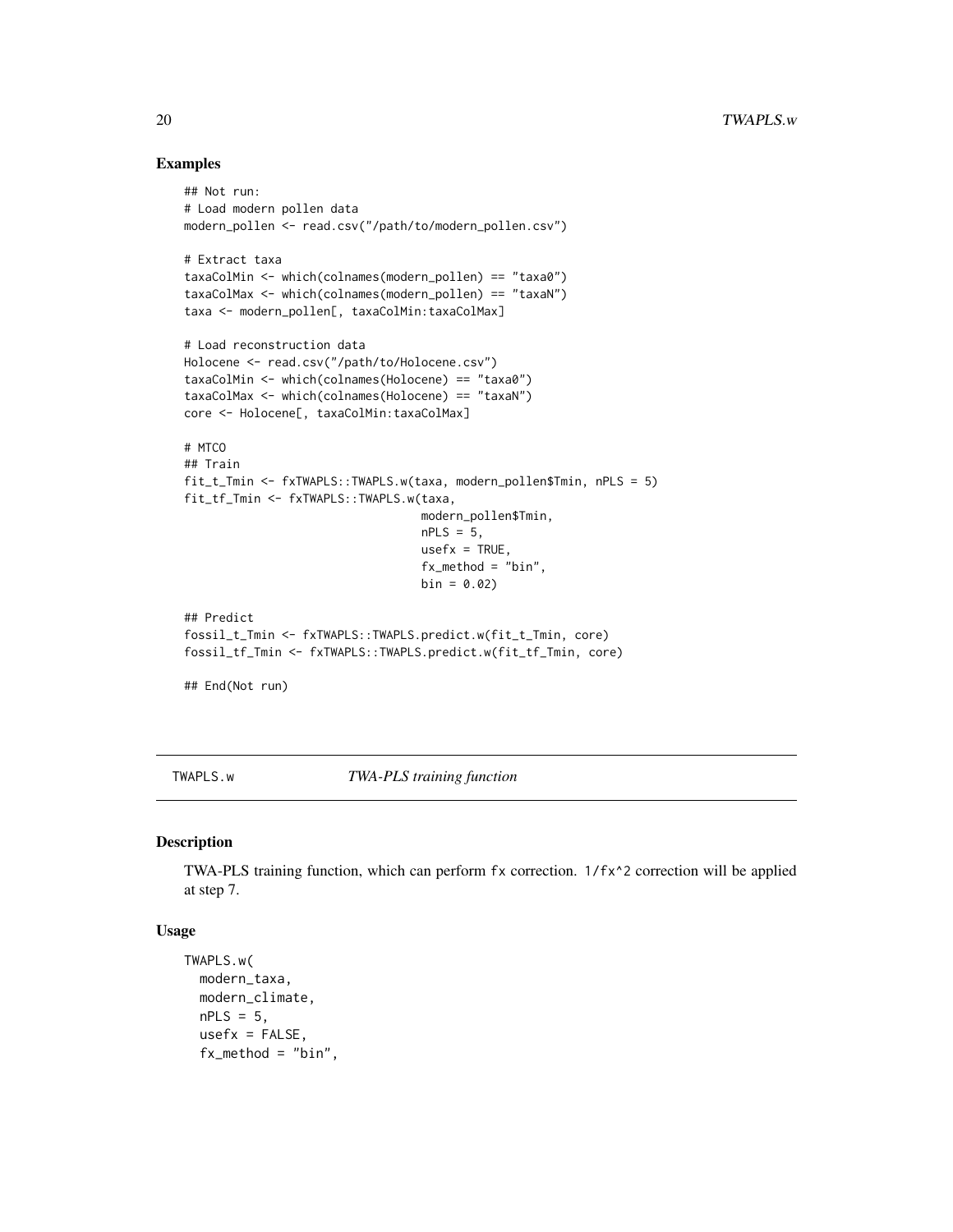#### <span id="page-20-0"></span> $TWAPLS.w$  21

 $bin = NA$ )

#### Arguments

| modern_taxa | The modern taxa abundance data, each row represents a sampling site, each<br>column represents a taxon.                                                                                                  |
|-------------|----------------------------------------------------------------------------------------------------------------------------------------------------------------------------------------------------------|
|             | modern_climate The modern climate value at each sampling site.                                                                                                                                           |
| <b>nPLS</b> | The number of components to be extracted.                                                                                                                                                                |
| usefx       | Boolean flag on whether or not use fx correction.                                                                                                                                                        |
| fx_method   | Binned or p-spline smoothed fx correction: if usefx = FALSE, this should be NA;<br>otherwise, fx function will be used when choosing "bin"; fx_pspline function<br>will be used when choosing "pspline". |
| bin         | Binwidth to get fx, needed for both binned and p-splined method. if usefx $=$<br>FALSE, this should be NA;                                                                                               |

## Value

A list of the training results, which will be used by the predict function. Each element in the list is described below:

fit the fitted values using each number of components.

x the observed modern climate values.

taxon\_name the name of each taxon.

optimum the updated taxon optimum

comp each component extracted (will be used in step 7 regression).

- u taxon optimum for each component (step 2).
- t taxon tolerance for each component (step 2).

z a parameter used in standardization for each component (step 5).

s a parameter used in standardization for each component (step 5).

orth a list that stores orthogonalization parameters (step 4).

alpha a list that stores regression coefficients (step 7).

meanx mean value of the observed modern climate values.

nPLS the total number of components extracted.

# See Also

[fx](#page-6-1), [TWAPLS.predict.w](#page-18-1), and [WAPLS.w](#page-24-1)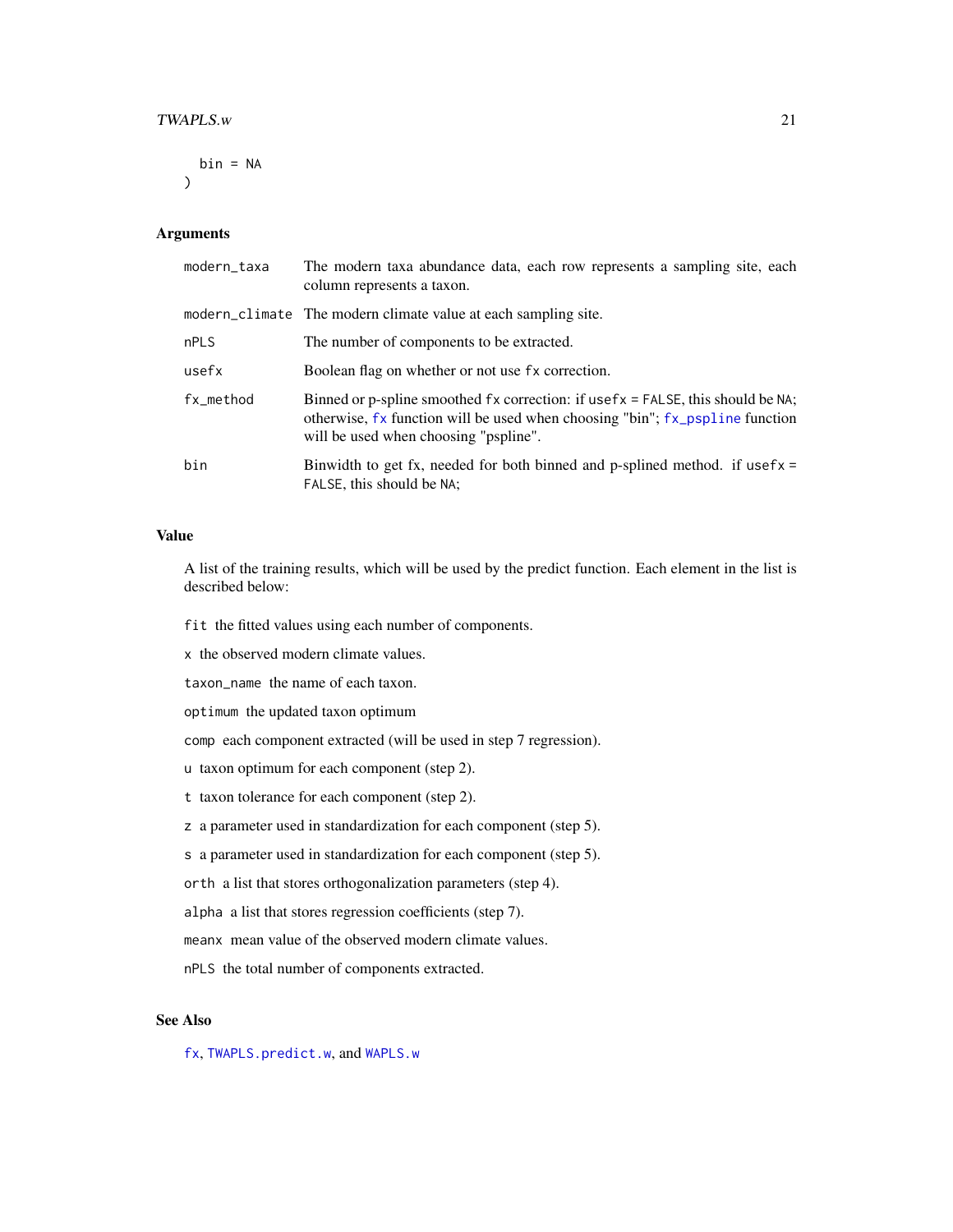# Examples

```
## Not run:
# Load modern pollen data
modern_pollen <- read.csv("/path/to/modern_pollen.csv")
# Extract taxa
taxaColMin <- which(colnames(modern_pollen) == "taxa0")
taxaColMax <- which(colnames(modern_pollen) == "taxaN")
taxa <- modern_pollen[, taxaColMin:taxaColMax]
# MTCO
fit_t_Tmin <- fxTWAPLS::TWAPLS.w(taxa, modern_pollen$Tmin, nPLS = 5)
fit_tf_Tmin <- fxTWAPLS::TWAPLS.w(taxa,
                                  modern_pollen$Tmin,
                                  nPLS = 5,
                                  usefx = TRUE,fx_method = "bin",
                                  bin = 0.02
```
## End(Not run)

TWAPLS.w2 *TWA-PLS training function v2*

#### Description

TWA-PLS training function, which can perform fx correction. 1/fx correction will be applied at step 2 and step 7.

# Usage

```
TWAPLS.w2(
  modern_taxa,
 modern_climate,
  nPLS = 5,
 usefx = FALSE,
  fx_method = "bin",
 bin = NA
)
```
# Arguments

| modern taxa | The modern taxa abundance data, each row represents a sampling site, each<br>column represents a taxon. |
|-------------|---------------------------------------------------------------------------------------------------------|
|             | modern_climate The modern climate value at each sampling site.                                          |
| nPLS        | The number of components to be extracted.                                                               |

<span id="page-21-0"></span>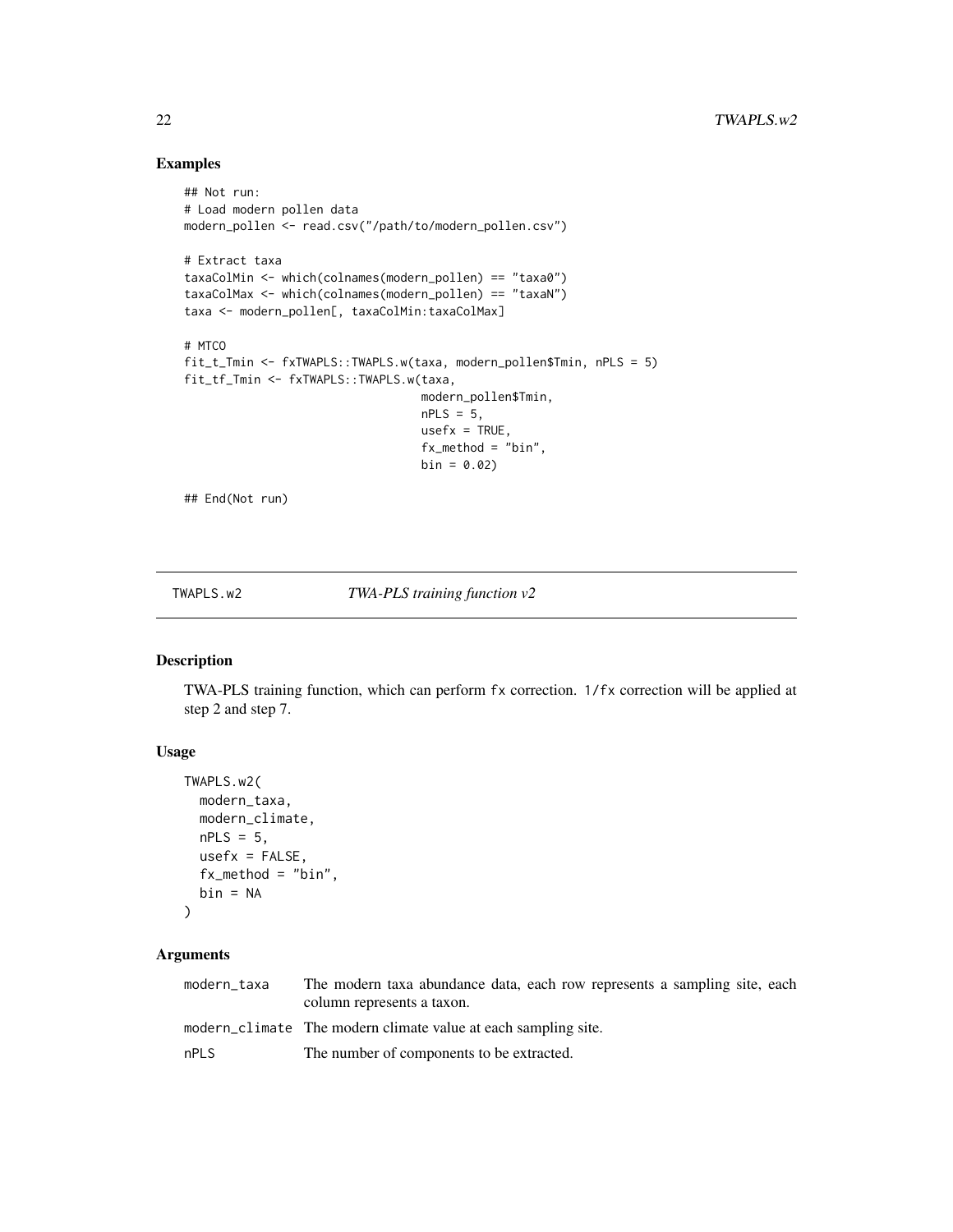#### <span id="page-22-0"></span> $TWAPLS.w2$  23

| usefx     | Boolean flag on whether or not use fx correction.                                                                                                                                                             |
|-----------|---------------------------------------------------------------------------------------------------------------------------------------------------------------------------------------------------------------|
| fx_method | Binned or p-spline smoothed $fx$ correction: if use $fx$ = FALSE, this should be NA;<br>otherwise, fx function will be used when choosing "bin"; fx_pspline function<br>will be used when choosing "pspline". |
| bin       | Binwidth to get fx, needed for both binned and p-splined method. if usef $x =$<br>FALSE, this should be NA;                                                                                                   |

# Value

A list of the training results, which will be used by the predict function. Each element in the list is described below:

fit the fitted values using each number of components.

x the observed modern climate values.

taxon name the name of each taxon.

optimum the updated taxon optimum

comp each component extracted (will be used in step 7 regression).

u taxon optimum for each component (step 2).

t taxon tolerance for each component (step 2).

z a parameter used in standardization for each component (step 5).

s a parameter used in standardization for each component (step 5).

orth a list that stores orthogonalization parameters (step 4).

alpha a list that stores regression coefficients (step 7).

meanx mean value of the observed modern climate values.

nPLS the total number of components extracted.

# See Also

[fx](#page-6-1), [TWAPLS.predict.w](#page-18-1), and [WAPLS.w](#page-24-1)

```
## Not run:
# Load modern pollen data
modern_pollen <- read.csv("/path/to/modern_pollen.csv")
# Extract taxa
taxaColMin <- which(colnames(modern_pollen) == "taxa0")
taxaColMax <- which(colnames(modern_pollen) == "taxaN")
taxa <- modern_pollen[, taxaColMin:taxaColMax]
# Get the frequency of each climate variable fx
fx_Tmin <- fxTWAPLS::fx(modern_pollen$Tmin, bin = 0.02)
```

```
# MTCO
fit_t_Tmin2 <- fxTWAPLS::TWAPLS.w2(taxa, modern_pollen$Tmin, nPLS = 5)
```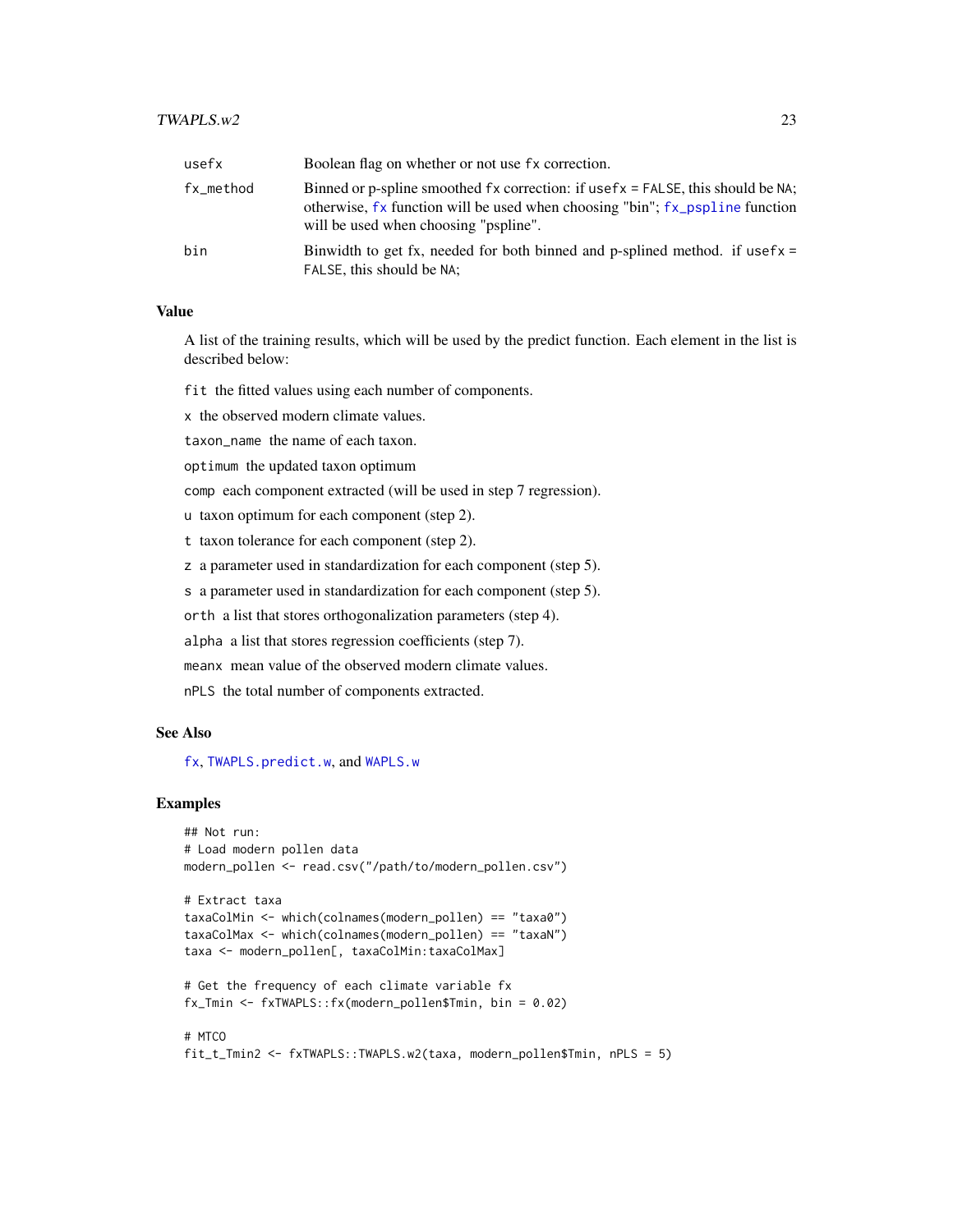```
fit_tf_Tmin2 <- fxTWAPLS::TWAPLS.w2(taxa,
                                   modern_pollen$Tmin,
                                   nPLS = 5,
                                   usefx = TRUE,fx_method = "bin",
                                   bin = 0.02
```
## End(Not run)

<span id="page-23-1"></span>WAPLS.predict.w *WA-PLS predict function*

# Description

WA-PLS predict function

# Usage

WAPLS.predict.w(WAPLSoutput, fossil\_taxa)

#### Arguments

| WAPLSoutput | The output of the WAPLS, w training function, either with or without fx correc-<br>tion.                                                    |
|-------------|---------------------------------------------------------------------------------------------------------------------------------------------|
| fossil_taxa | Fossil taxa abundance data to reconstruct past climates, each row represents a<br>site to be reconstructed, each column represents a taxon. |

# Value

A list of the reconstruction results. Each element in the list is described below:

fit The fitted values using each number of components.

nPLS The total number of components extracted.

#### See Also

[WAPLS.w](#page-24-1)

```
## Not run:
# Load modern pollen data
modern_pollen <- read.csv("/path/to/modern_pollen.csv")
# Extract taxa
taxaColMin <- which(colnames(modern_pollen) == "taxa0")
taxaColMax <- which(colnames(modern_pollen) == "taxaN")
taxa <- modern_pollen[, taxaColMin:taxaColMax]
```
<span id="page-23-0"></span>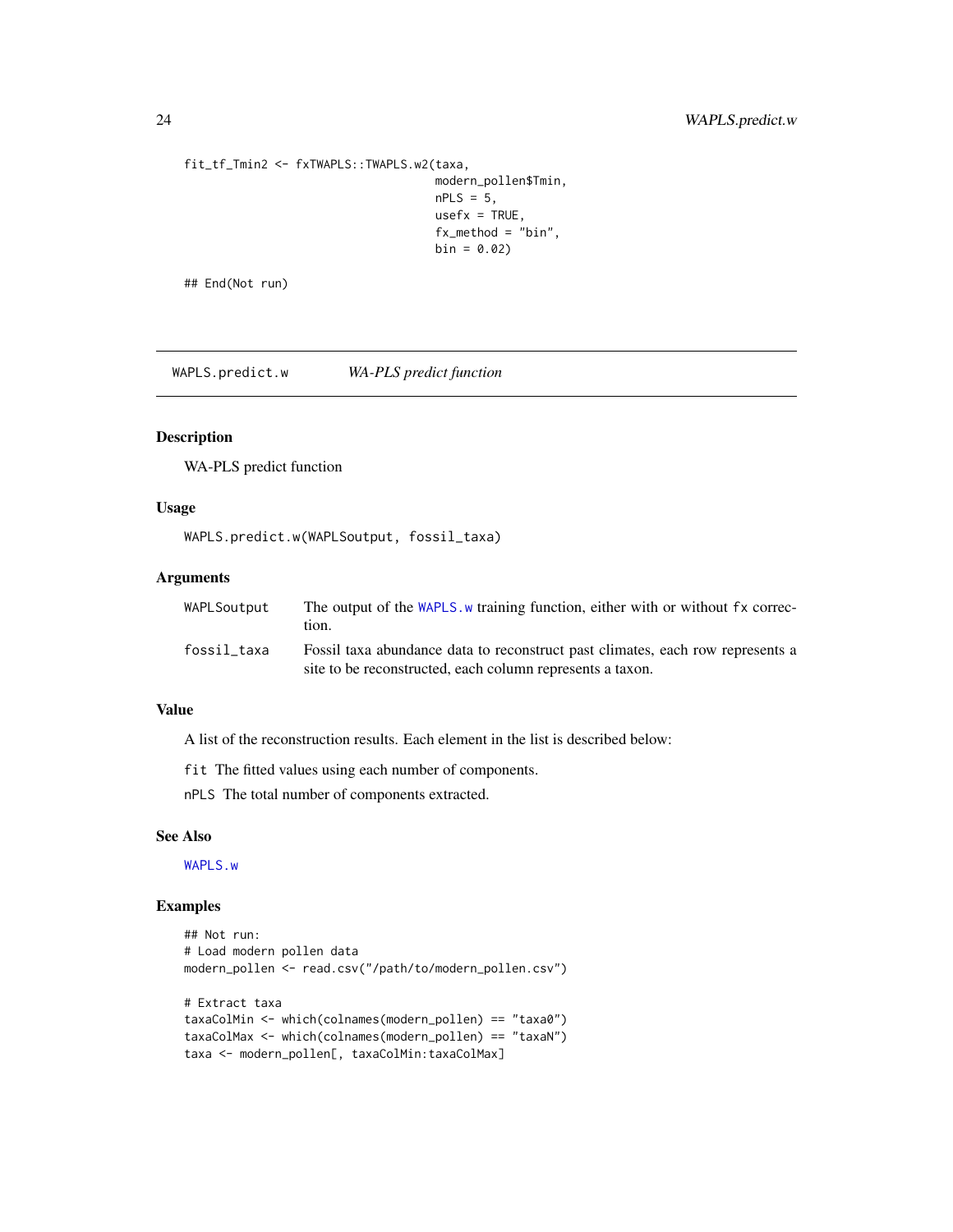#### <span id="page-24-0"></span>WAPLS.w 25

```
# Load reconstruction data
Holocene <- read.csv("/path/to/Holocene.csv")
taxaColMin <- which(colnames(Holocene) == "taxa0")
taxaColMax <- which(colnames(Holocene) == "taxaN")
core <- Holocene[, taxaColMin:taxaColMax]
# MTCO
## Train
fit_Tmin <- fxTWAPLS::WAPLS.w(taxa, modern_pollen$Tmin, nPLS = 5)
fit_f_Tmin <- fxTWAPLS::WAPLS.w(taxa,
                                modern_pollen$Tmin,
                                nPLS = 5,
                                usefx = TRUE,fx_method = "bin",
                                bin = 0.02)
## Predict
fossil_Tmin <- fxTWAPLS::WAPLS.predict.w(fit_Tmin, core)
fossil_f_Tmin <- fxTWAPLS::WAPLS.predict.w(fit_f_Tmin, core)
```
## End(Not run)

<span id="page-24-1"></span>

WAPLS.w *WA-PLS training function*

#### Description

WA-PLS training function, which can perform fx correction. 1/fx^2 correction will be applied at step 7.

# Usage

```
WAPLS.w(
 modern_taxa,
 modern_climate,
 nPLS = 5,
 usefx = FALSE,fx_method = "bin",
 bin = NA)
```
# Arguments

| modern taxa | The modern taxa abundance data, each row represents a sampling site, each<br>column represents a taxon. |
|-------------|---------------------------------------------------------------------------------------------------------|
|             | modern_climate The modern climate value at each sampling site.                                          |
| nPLS        | The number of components to be extracted.                                                               |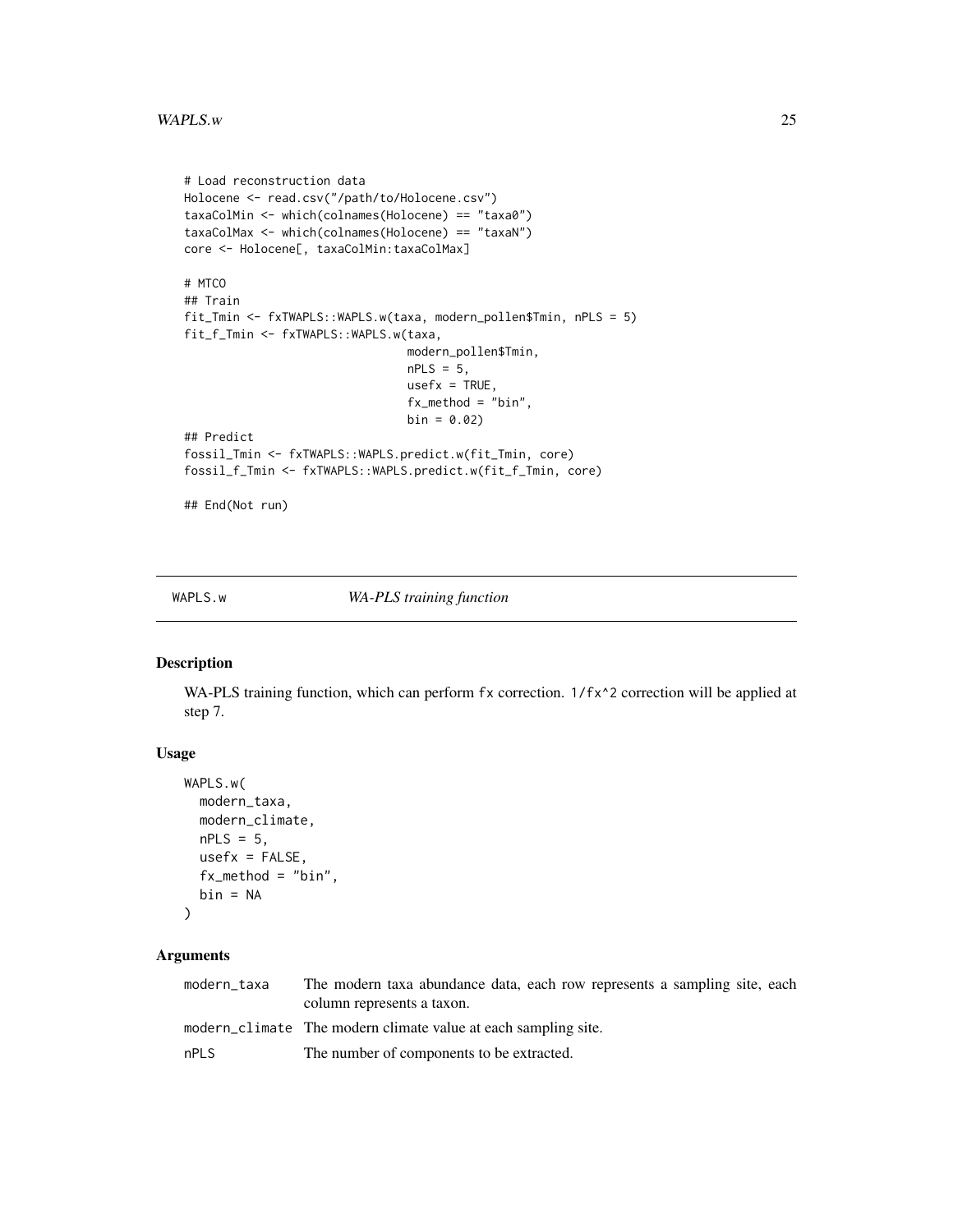<span id="page-25-0"></span>

| usefx     | Boolean flag on whether or not use fx correction.                                                                                                                                                        |
|-----------|----------------------------------------------------------------------------------------------------------------------------------------------------------------------------------------------------------|
| fx_method | Binned or p-spline smoothed fx correction: if usefx = FALSE, this should be NA;<br>otherwise, fx function will be used when choosing "bin"; fx_pspline function<br>will be used when choosing "pspline". |
| bin       | Binwidth to get fx, needed for both binned and p-splined method. if usefx $=$<br>FALSE, this should be NA;                                                                                               |

# Value

A list of the training results, which will be used by the predict function. Each element in the list is described below:

fit the fitted values using each number of components.

x the observed modern climate values.

taxon\_name the name of each taxon.

optimum the updated taxon optimum (u\* in the WA-PLS paper).

comp each component extracted (will be used in step 7 regression).

u taxon optimum for each component (step 2).

z a parameter used in standardization for each component (step 5).

s a parameter used in standardization for each component (step 5).

orth a list that stores orthogonalization parameters (step 4).

alpha a list that stores regression coefficients (step 7).

meanx mean value of the observed modern climate values.

nPLS the total number of components extracted.

#### See Also

#### [fx](#page-6-1), [TWAPLS.w](#page-19-1), and [WAPLS.predict.w](#page-23-1)

```
## Not run:
# Load modern pollen data
modern_pollen <- read.csv("/path/to/modern_pollen.csv")
# Extract taxa
taxaColMin <- which(colnames(modern_pollen) == "taxa0")
taxaColMax <- which(colnames(modern_pollen) == "taxaN")
taxa <- modern_pollen[, taxaColMin:taxaColMax]
# MTCO
fit_Tmin <- fxTWAPLS::WAPLS.w(taxa, modern_pollen$Tmin, nPLS = 5)
fit_f_Tmin <- fxTWAPLS::WAPLS.w(taxa,
                                modern_pollen$Tmin,
                                nPLS = 5,
```

```
usefx = TRUE,fx_method = "bin",
```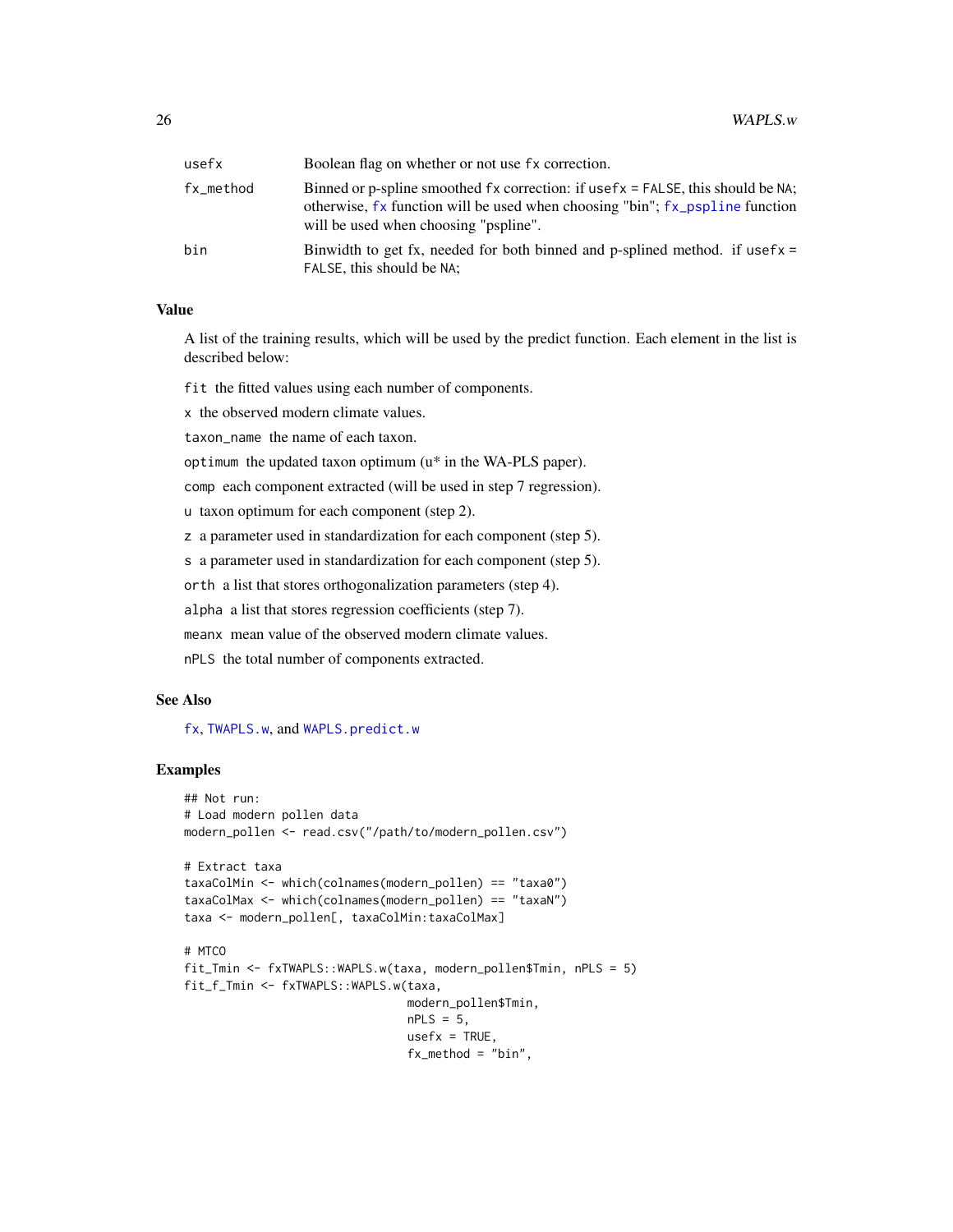<span id="page-26-0"></span>## End(Not run)

WAPLS.w2 *WA-PLS training function v2*

# Description

WA-PLS training function, which can perform fx correction. 1/fx correction will be applied at step 2 and step 7.

# Usage

```
WAPLS.w2(
  modern_taxa,
 modern_climate,
 nPLS = 5,
  usefx = FALSE,fx_method = "bin",bin = NA)
```
# Arguments

| modern_taxa | The modern taxa abundance data, each row represents a sampling site, each<br>column represents a taxon.                                                                                                        |
|-------------|----------------------------------------------------------------------------------------------------------------------------------------------------------------------------------------------------------------|
|             | modern_climate The modern climate value at each sampling site.                                                                                                                                                 |
| nPLS        | The number of components to be extracted.                                                                                                                                                                      |
| usefx       | Boolean flag on whether or not use fx correction.                                                                                                                                                              |
| fx_method   | Binned or p-spline smoothed $fx$ correction: if usef $x = FALSE$ , this should be NA;<br>otherwise, fx function will be used when choosing "bin"; fx_pspline function<br>will be used when choosing "pspline". |
| bin         | Binwidth to get fx, needed for both binned and p-splined method. if usef $x =$<br>FALSE, this should be NA;                                                                                                    |

# Value

A list of the training results, which will be used by the predict function. Each element in the list is described below:

fit the fitted values using each number of components.

x the observed modern climate values.

taxon\_name the name of each taxon.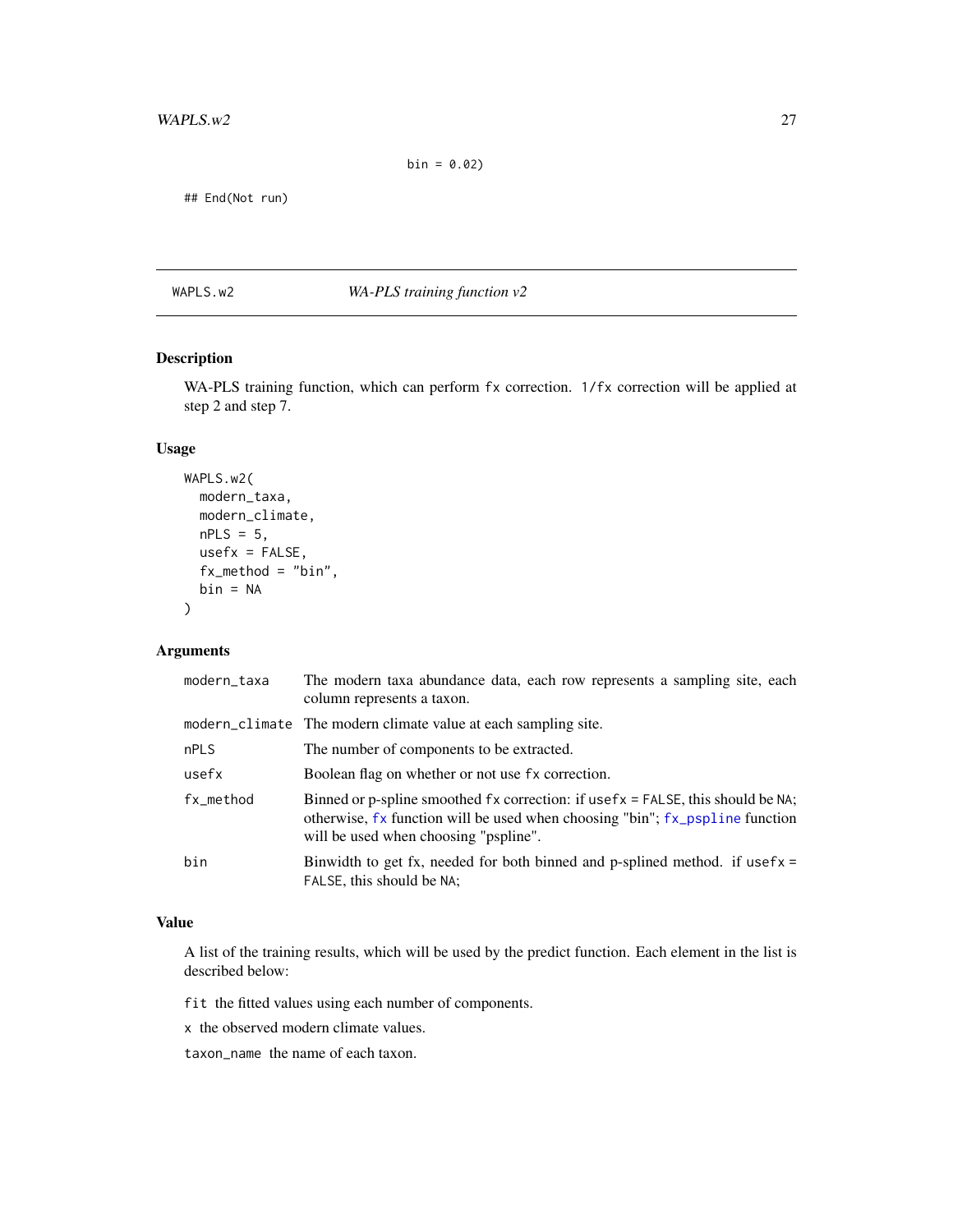<span id="page-27-0"></span>optimum the updated taxon optimum (u\* in the WA-PLS paper). comp each component extracted (will be used in step 7 regression). u taxon optimum for each component (step 2). z a parameter used in standardization for each component (step 5). s a parameter used in standardization for each component (step 5). orth a list that stores orthogonalization parameters (step 4). alpha a list that stores regression coefficients (step 7). meanx mean value of the observed modern climate values. nPLS the total number of components extracted.

# See Also

[fx](#page-6-1), [TWAPLS.w](#page-19-1), and [WAPLS.predict.w](#page-23-1)

# Examples

```
## Not run:
# Load modern pollen data
modern_pollen <- read.csv("/path/to/modern_pollen.csv")
# Extract taxa
taxaColMin <- which(colnames(modern_pollen) == "taxa0")
taxaColMax <- which(colnames(modern_pollen) == "taxaN")
taxa <- modern_pollen[, taxaColMin:taxaColMax]
# Get the frequency of each climate variable fx
fx_Tmin <- fxTWAPLS::fx(modern_pollen$Tmin, bin = 0.02)
# MTCO
fit_Tmin2 <- fxTWAPLS::WAPLS.w2(taxa, modern_pollen$Tmin, nPLS = 5)
fit_f_Tmin2 <- fxTWAPLS::WAPLS.w2(taxa,
                                  modern_pollen$Tmin,
                                  nPLS = 5,
                                  usefx = TRUE,fx_method = "bin",
                                  bin = 0.02
```
## End(Not run)